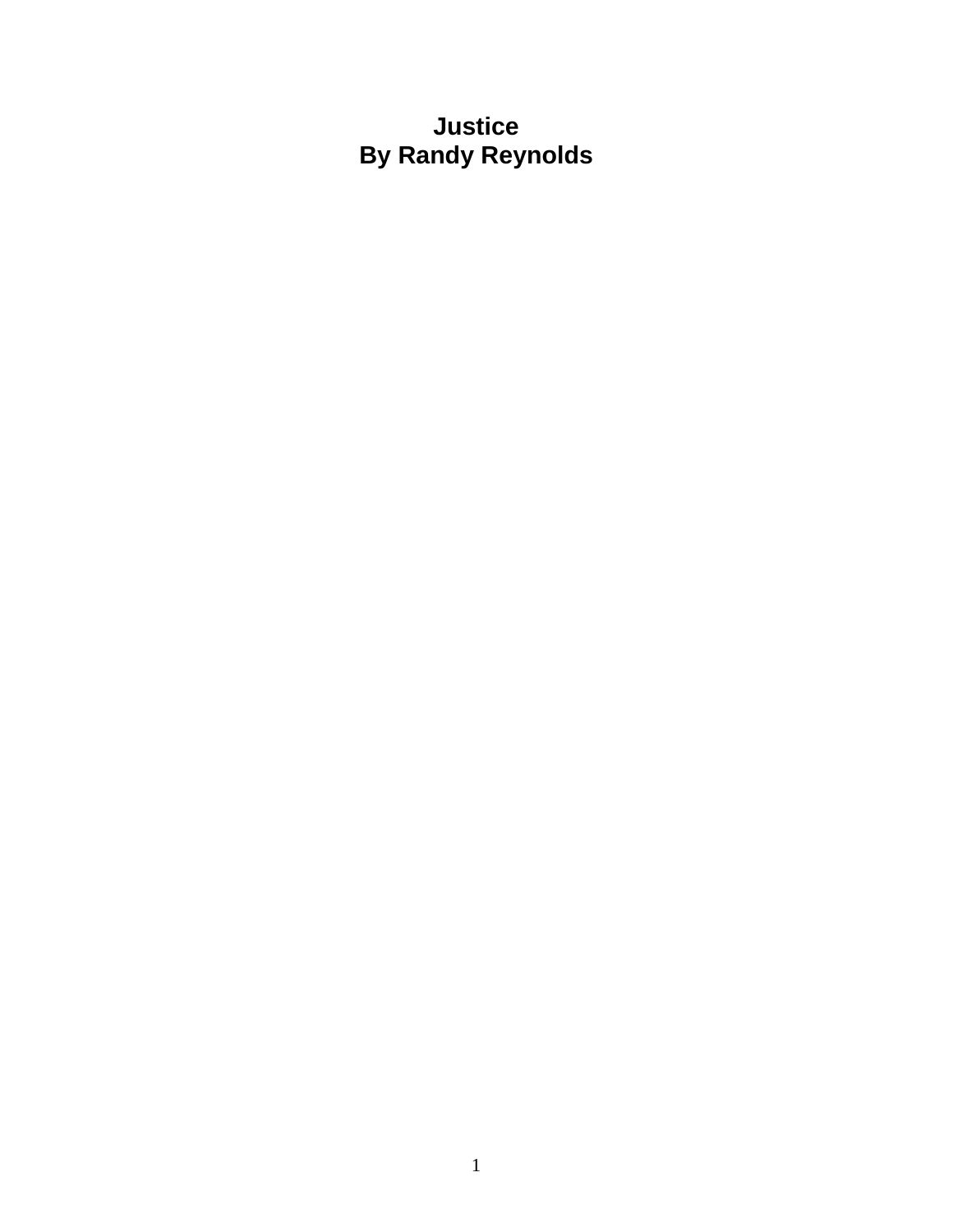# **CONTENTS**

| THE CHURCH AND THE HISTORY OF COMMUNITY DEVELOPMENT 8 |  |
|-------------------------------------------------------|--|
|                                                       |  |
|                                                       |  |
|                                                       |  |
|                                                       |  |
|                                                       |  |
|                                                       |  |
| WHY ARE CHURCHES AFRAID TO LAUNCH THEIR PEOPLE  28    |  |
|                                                       |  |
|                                                       |  |
|                                                       |  |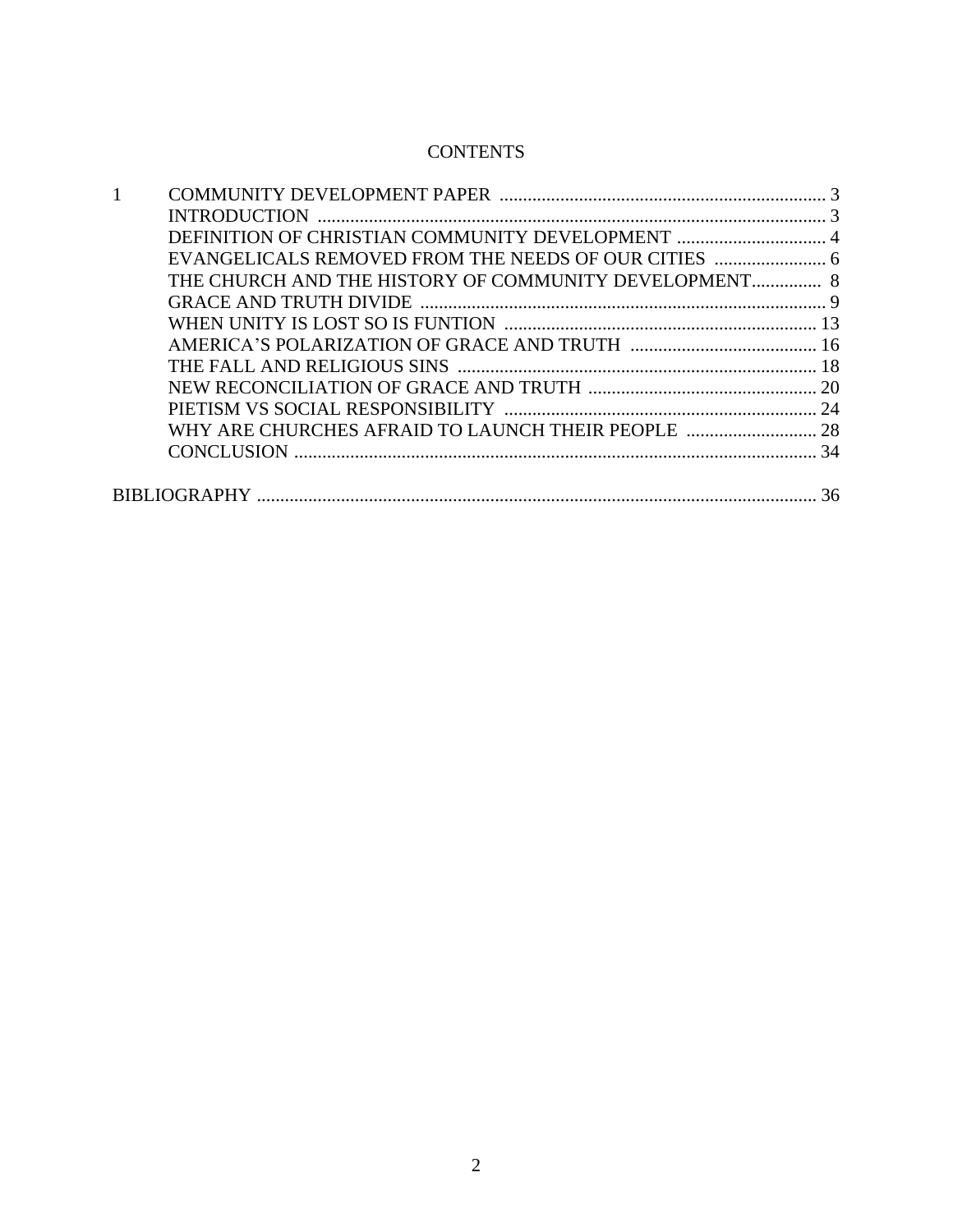### **COMMUNITY DEVELOPMENT PAPER**

# **INTRODUCTION**

Mission is what gives life to any organization and the people in that organization. It draws us into a purpose that is beyond ourselves. That purpose permeates us with meaning and significance. It gives us vision and direction in which to organize our effort and lives. Mission is what God calls us to do that makes life worth living. Christian community development is all about God's call to mission in the context of our city. There is room for everyone to contribute in Christian community development. Christ gave us two mission statements that have stood out in the history of the church, the "Great Commandment" and the "Great Commission."

"Great Commandment" – "You must love the Lord your God with all your heart, and all your soul, all your strength, and all your mind. And your neighbor as yourself." This is the call to love in word and deed. $<sup>1</sup>$ </sup>

"Great Commission"- Therefore go and make disciples of all nations, baptizing them in the name of the Father, Son, and Holy Spirit. Teaching them to obey all the commands I have given you." This is the call to share the good news and develop disciples. $2^2$ 

Mission is the sacred part of any organization and when mission is lost often the life and force of the organization dies. Today there is a revival of mission in the form of Christian community development in our cities.

 The Church is called to share and care in their community and when they do they are valued and make a difference in everyone's life. The other day I attempted to escape my everyday life as a community development leader and fled the city to go skiing in the mountains with my sixteen year old son. I was riding up the chair lift talking with a retired man from another city and telling him what I do. He turned to me and said, "Thank you for what you do, you make it possible for me to do what I do and I love it." "What do you mean," I asked,

 $1$  Luke 10:27 (New Living Translation)

<sup>2</sup> Mathew 28:19-20, Ibid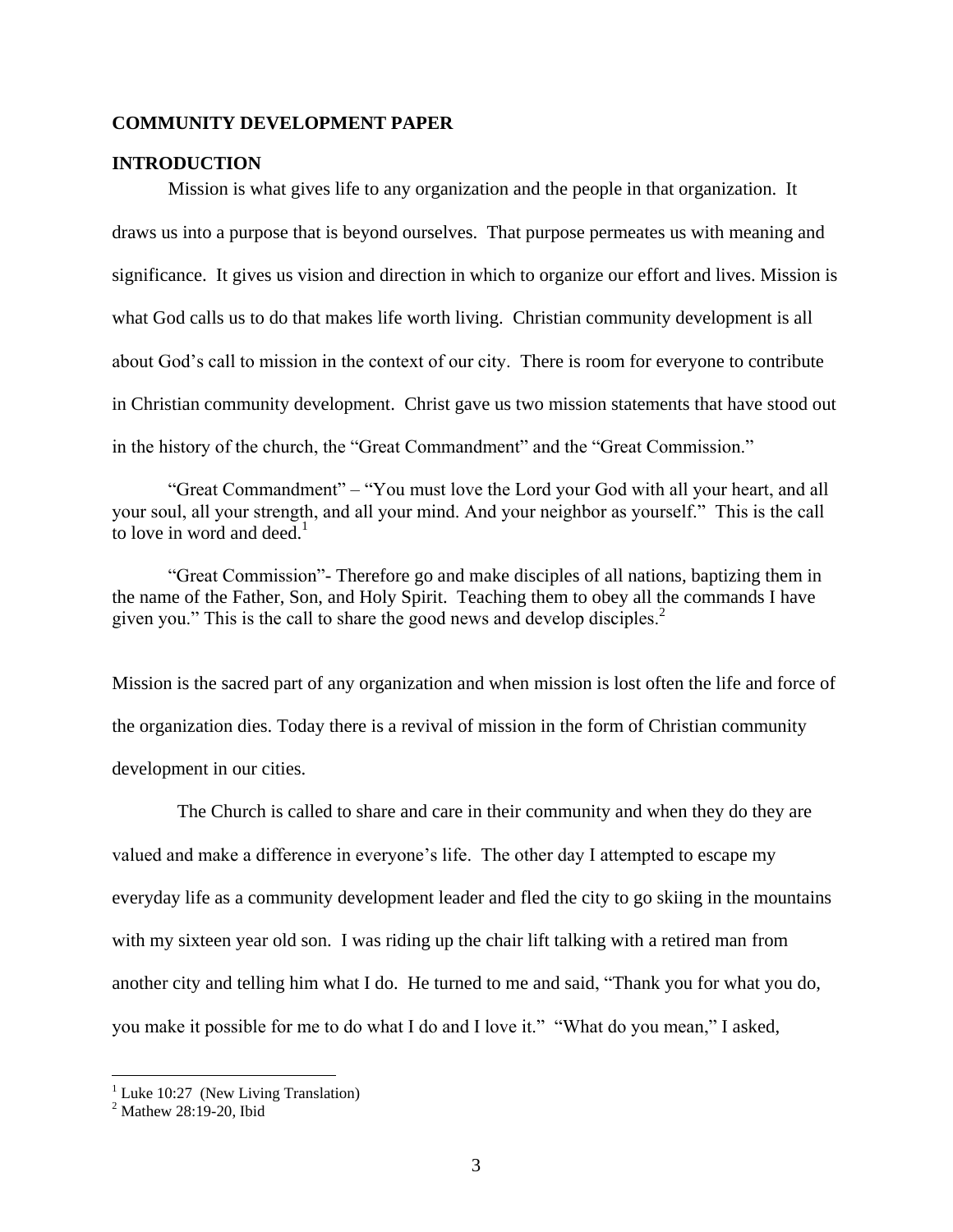puzzled by his statement." He told me that he does community development (CD) through Habitat for Humanity, twenty weeks a year. "I love being able to serve God and do what I'm good at and people like you make it possible for me to do that," he said with a big smile on his face. He gave something of value to the communities where he served, felt valued, and right with his Lord. He was involved in mission, and helping to transform cities through community development work. Christian community development is about empowering people to serve and make a difference in their communities. Mission is reshaping the faith community and is one of the great movements of God today. Reggie McNeal says, "The rise of the missional church is the single biggest development in Christianity since the Reformation."<sup>3</sup> Many people of faith and their faith communities are following God into this movement.

# **DEFINITION OF CHRISTIAN COMMUNITY DEVELOPMENT**

What is Christian community development (CCD)? I was with a group of city leaders in a meeting a few years ago and we were discussing definitions of CCD. Gary Edmond said, "CCD is a deeply, rooted change in people's spiritual, social, economic, physical, behavioral, and political conditions growing out of an encounter with the triune God resulting in their growing enjoyment of wholeness of life under the will and ordinances of God." There are many descriptive words that are used when defining the work of CCD; transformational, collaborative, developmental, wholistic, evangelistic, Kingdom driven, contextual research, social justice, mercy-compassion, leadership, and many more. There are also little descriptive phrases that help us get glimpses of the meaning of CCD, like "The whole body taking the whole gospel to the whole city."<sup>4</sup> At a conference in Fresno California on CCD I heard Robert Linthicum share that the call of the city church came out of the passage in Jeremiah 29:4-7 which talks about praying

<sup>3</sup> Reggie McNeal, *Missional Renaissance* (San Francisco, CA: Jossey-Bass, 2009), xiii

<sup>4</sup> Pittsburgh Leadership foundation, *The Welfare of Each Is Linked to the Welfare of All* (Pittsburgh, PA), 2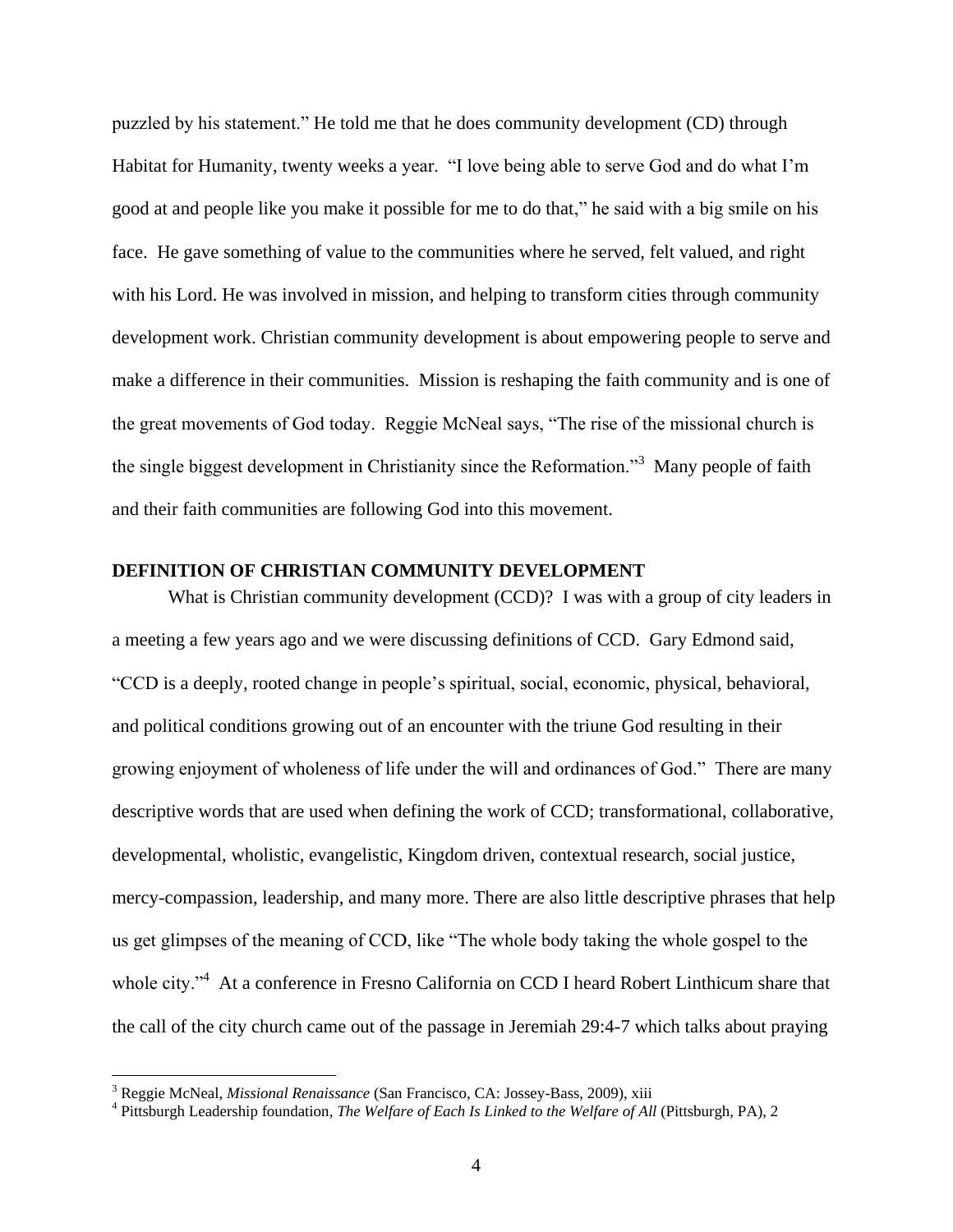and working for the shalom of the city. Working and praying for the peace, welfare and prosperity of our cities as God calls us. Plantinga's definition of shalom comes from Augustine's theology of which he says, "For central in the classic Christian understanding of the world is a concept of the way things are supposed to be. They ought to be as designed and intended by God, both in creation and in graceful restoration of creation. They are supposed to include peace that adorns and completes justice, mutual respect, and deliberate and widespread attention to the public good."<sup>5</sup>

When things are not the way they are supposed to be we all feel it and know it. We have a gut level response that upsets us and we think this is wrong and not the way life is supposed to be. One of our para – church leaders shared her life with a class that this paper is being written on. She started by saying that her parents had affairs and were divorced. Her mother was pregnant when her father married her but not from a sexual relationship with him. As she grew up she longed to be loved by her father who was cruel and abusive to her, but never told her that she was not his child. At twelve she was raped but told no one. Soon after that she ran away from home. Her life became caught up with gangs, drugs and teen pregnancies. Years later she came to Christ but her road was still difficult. Her lifestyle and habits alienated her from the churches she attended and kept her from getting the support and help she needed to experience life "the way it should be." She went through divorce and struggled to create stability and shalom in her life. Now she has become a wounded healer working with teenage girls who have been pregnant out of wedlock. She has a stable marriage and when she went back to her old "hood" she could say she has a "good husband" who does not beat her like her old friend's significant other. She has compassion for girls with backgrounds like hers and wants to see them

<sup>5</sup> Cornelius Plantinga Jr., *Not the Way It's Supposed to Be* (Grand Rapids, MI: William B. Eerdmans Publishing Company) , 8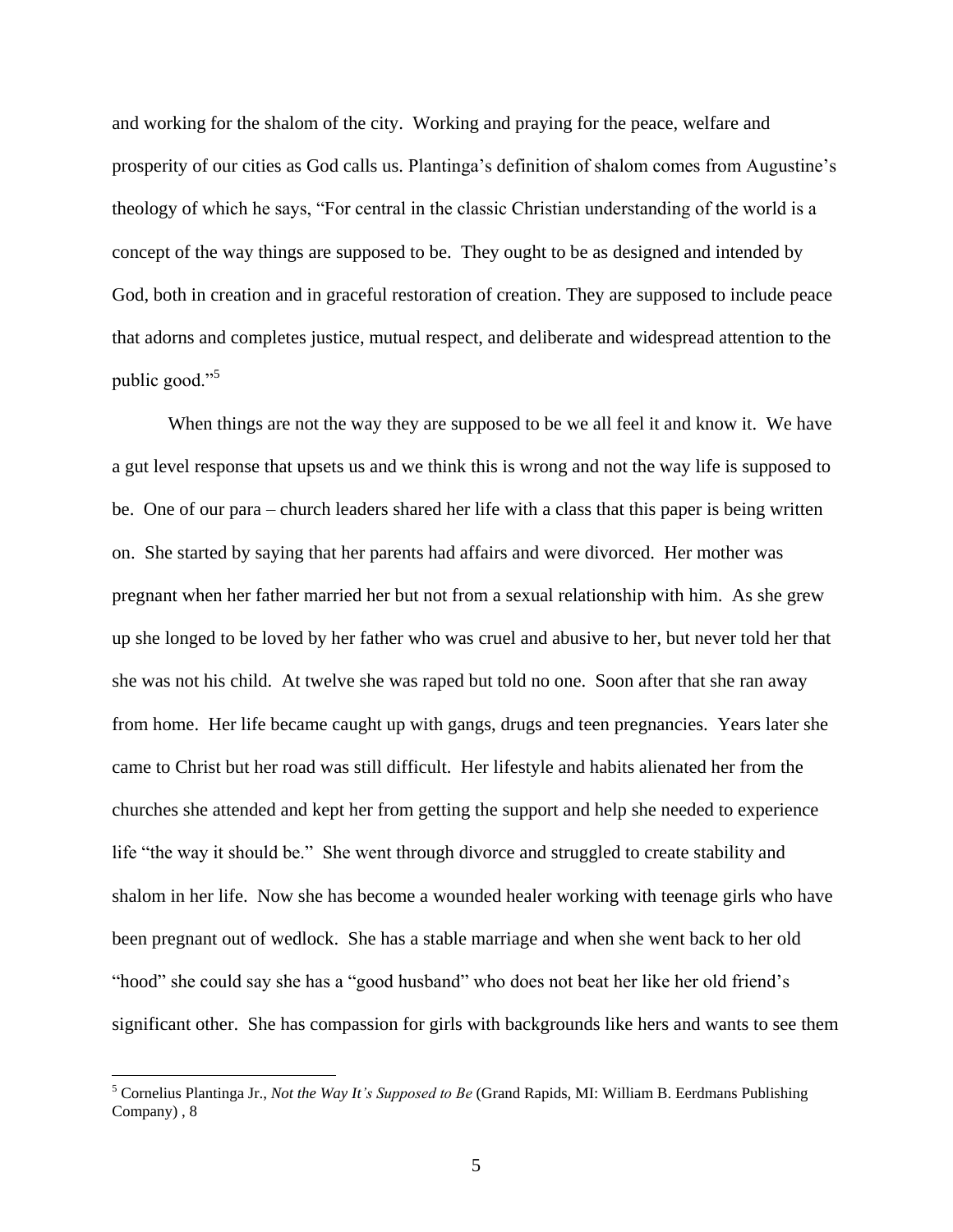saved and restored to health. She is doing Christian community development. She has the ability to accept and deal with the way things are in a fallen and broken world yet work towards a healthy, "shalom" order of things.

## **EVANGELICALS REMOVED FROM THE NEEDS OF OUR CITIES**

In the last couple of years I was involved in helping to eliminate Payday loan stores in our state. I got involved because in one of my leadership groups we were seeing more and more of the people we were attempting to help become ensnared in these micro loans. Some were going bankrupt, others lost homes, others went back to drugs after loosing hope that they would ever get out of this bad debt cycle. One man committed suicide after taking out fourteen loans; a seventy-year-old grandmother had a thousand dollars taken from her eleven hundred dollars social security check to pay interest on her payday loans. I put out an invitation to 25 evangelical pastors to come hear how the poor in our community were being exploited by those giving out these loans. The only pastor to come to the meeting was a man whose son took out a \$1500 loan on his car and lost the car because he could not make the payments. This pastor paid over \$4300 to get the car back. I asked two hundred evangelicals what they thought the APR was on these loans everyone said "high probably between 30 to 40%." The actual APR in our state was running between 390 to 520%. Most of my evangelical colleagues just were too far removed from a socio-economic perspective to know and be affected. The loan companies were targeting neighborhoods and populations that were poor, like single moms, military families, the elderly, and others who may be in financial trouble and could use the cash. As these stories of injustice and exploitation were told, public opinion changed and Arizona voted to make them illegal in 2010.

6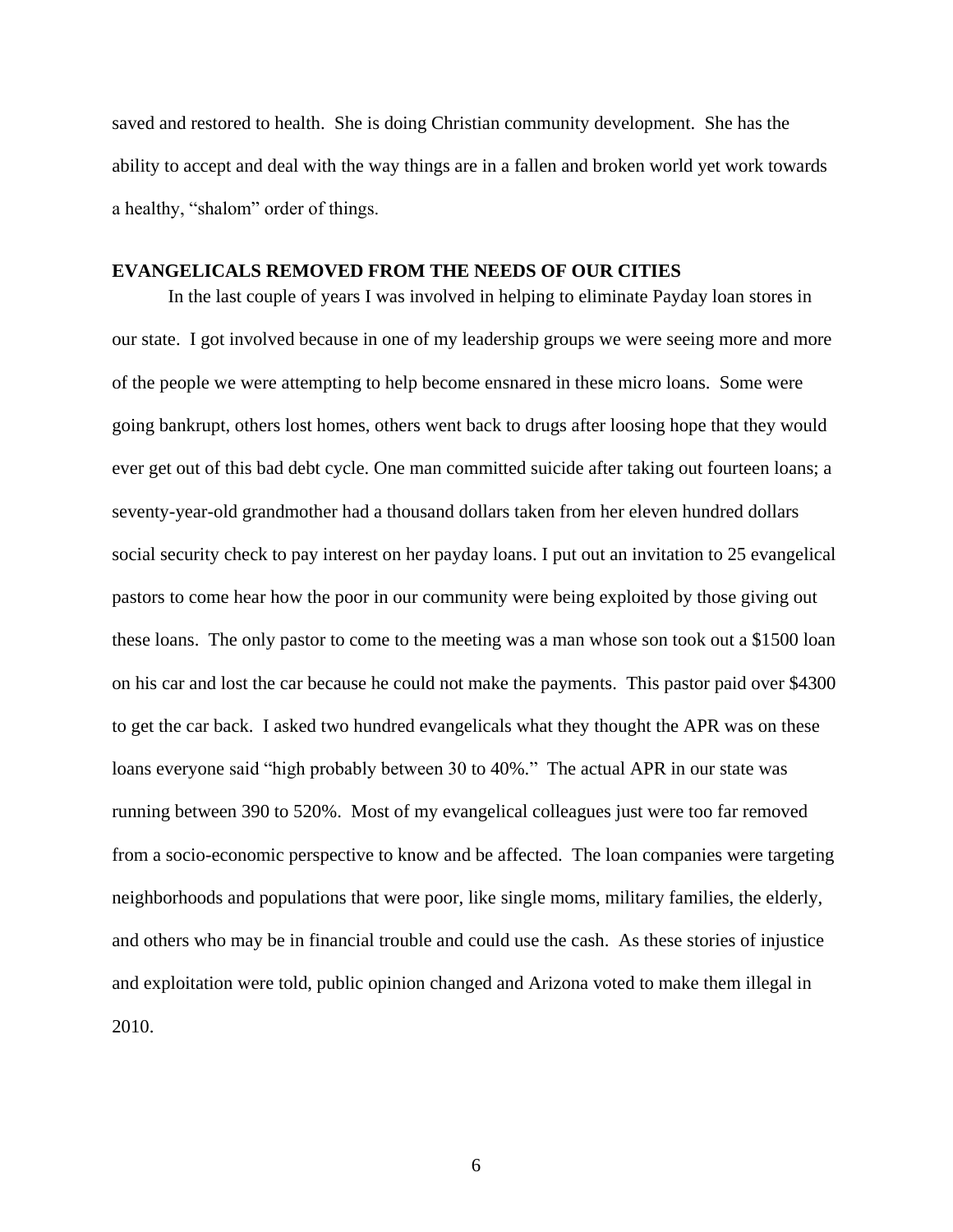H. Spees a city leader from Fresno California says that as we feel the pain of our cities and identify with God's heart we are moved to Christian community development work. "Desperation causes great things to happen from a sense of identification with pain… We can't disconnect our love for God and His brokenhearted concern. We need to be praying, "Lord, break my heart with the things that break your heart in my city."<sup>6</sup>

Today there is a huge movement, a reformation going on in America, but still too few Evangelicals know of this movement of God. They do not know the stories of our cities and the brokenness that exists that grieves the heart of God. Kit Danley of Neighborhood Ministries says, "You cannot know how isolated you are until you actually try to engage those with whom you have no connection or relationship."<sup>7</sup> We Evangelicals have been moving away from the needs of the city in our constant upwardly mobile culture. However there are many who care and share and are now committed to seeing healthy development in poor areas that lack resources and restoration for those wounded and broken in our cities and rural areas. They have made commitments that cross ethnic cultures, cross socio-economic cultures, and cross political cultures. The least, last, and lost are catching the attention of many in the faith community. There are those who are not afraid of the paradoxes of our call and have made significant commitments to be downwardly mobile in one way or another so they can be servant leaders who are champions in their cities. In our city there are people like Greg Ayers who has championed an amazing foster care ministry, Lisa Chastain who runs a nationally recognized coalition to serve the poor on "Make a Difference Day," or Nick Jones who started a transitional housing ministry for ex-offenders. They may have made choices to be downwardly mobile from a cultural point of view but from a faith and heaven perspective they are definitely upwardly

<sup>6</sup> Barbara J. Elliott, *Street Saints, Renewing America's Cities* (Radnor, PA: Templeton Foundation Press, 2004), 223

<sup>7</sup> Kit Danley, *Neighborhood Ministries Newsletter* (Phoenix, AZ, February 2009)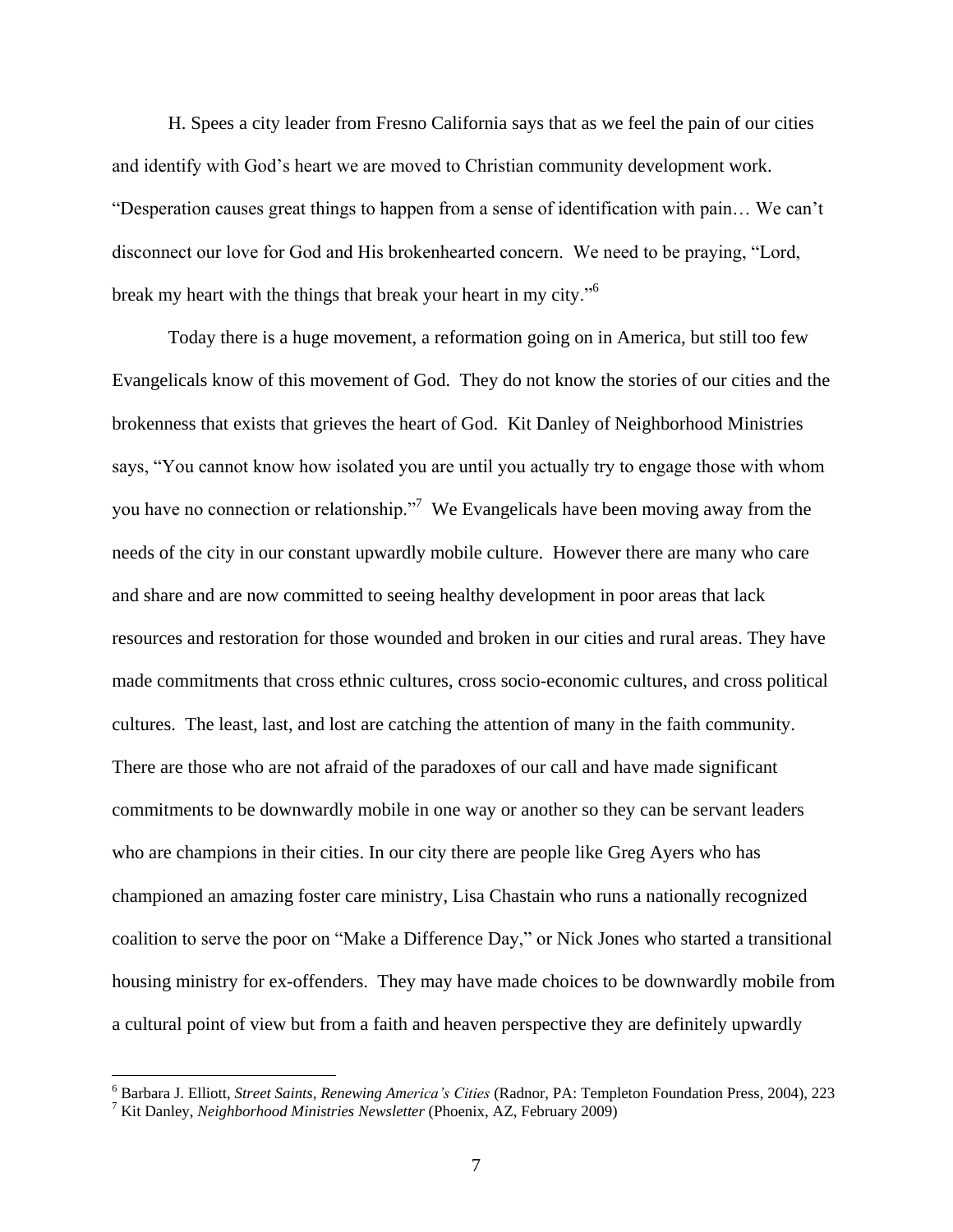mobile. This movement of God is not new. In church history there was a great reformation after the Wesley revival lead by William Wilberforce and many others in England in the 1800s. However the same criticism of that time could be applicable to our day and age. In the book "Real Christianity" by William Wilberforce, Senator Mark Hatfield in the introduction says this, "…it must be pointed out that contact between different segments of society in that era were minimal. The agrarian social structure prevented the upper class from knowing the extent of the social evils around them in the cities. It is necessary that we realize our suburban/urban emotional separation is not that different today. We could easily stand under the same judgment by future historians if we cannot learn to bridge the gulf between the suburban affluent and the urban and rural poor."<sup>8</sup> To do CCD we have to care and know about our cities and the people of our cities.

This paper will look at these gaps and how God is doing a work both in the past and in our present and how reformation or Christian community development is a movement that has found its moment.

### **THE CHURCH AND THE HISTORY OF COMMUNITY DEVELOPMENT**

The Church derives its form from its foundations in the Old Testament, where believers lived in a theocracy. There, church and government combined to worship God, govern and care for all the people of the community. Many of the Biblical imperatives come out of this context. Part of that historical context was that Israel was struggling with being conquered by the surrounding nations and would then be delivered by God through a deliver, a person of great power to overcome against all odds, who was appointed by God. The nation of Israel was looking for a messiah who would be King, a conquering King who would defeat the nations and establish Israel's supremacy as the "head and not the tail." He would deliver them from the  $\overline{a}$ 

<sup>8</sup> William Willberforce, *Real Christianity* (Portland, OR: Multnomah Press, 1982), xxviii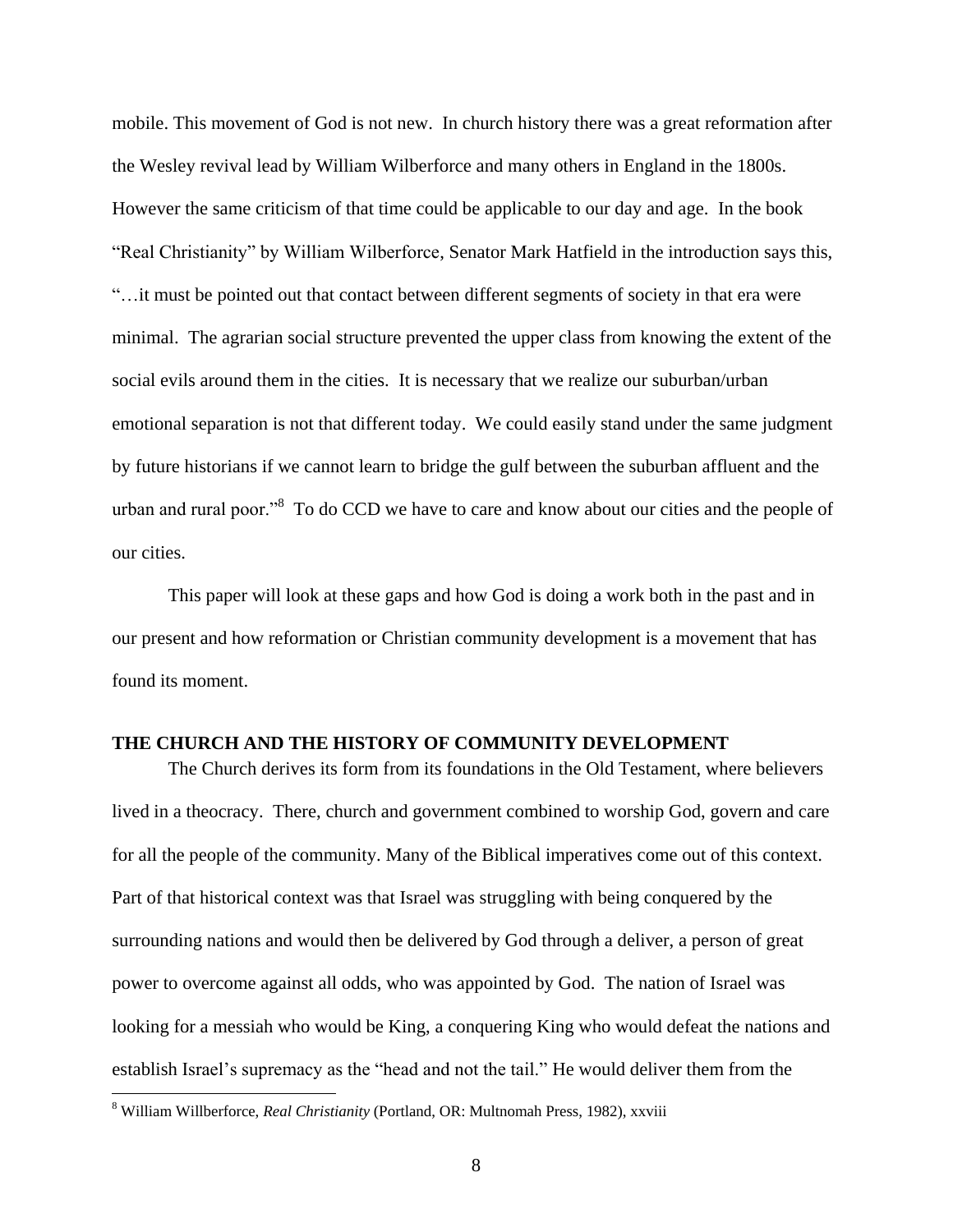oppression and suffering they had experienced, so who can blame them for desiring a messiah that would free them from their pain. Part of that suffering was a consequence of their unfaithfulness to God, a violation of their covenant with God, a truth that was also painful. Therefore they did not expect the messiah to be a suffering servant who lead by example and would call believers to follow Him in obedience as their Lord. The paradox of his Kingdom is that a call to follow this suffering servant in a lowly position will not just bring more suffering, but a grace that is beyond imagination. "No eye has seen, no ear has heard, and no mind has imagined what God has prepared for those who love him."<sup>9</sup> As we followed we would become people of power, influence and honor who can do "even greater works" than Jesus because of his life in them. $10$ 

The New Testament Church was founded on following this messiah who had humbled himself to the position of a "bond servant" and died so we could be freed from our sin and be in alright relationship with God. So from the beginning of church history the church took on the role of servant and the missions of sharing goods news and doing good works in their community. The church was to become an agent of God that brought healing, compassion, and deliverance as it manifested the life of Christ to a world that is broken and hurting.

# **GRACE AND TRUTH DIVIDE**

Since the beginning of the church believers have been loving their communities. Early church Christians served in many ways as they lived out their faith. In the second chapter of Acts it says, "All the believers met together constantly and shared everything they had. They sold their possessions and shared the proceeds with those in need…and shared their meals with great

<sup>&</sup>lt;sup>9</sup> 1 Corinthians 2:9 (New Living Translation)

 $10$ Iohn 14:12 Ibid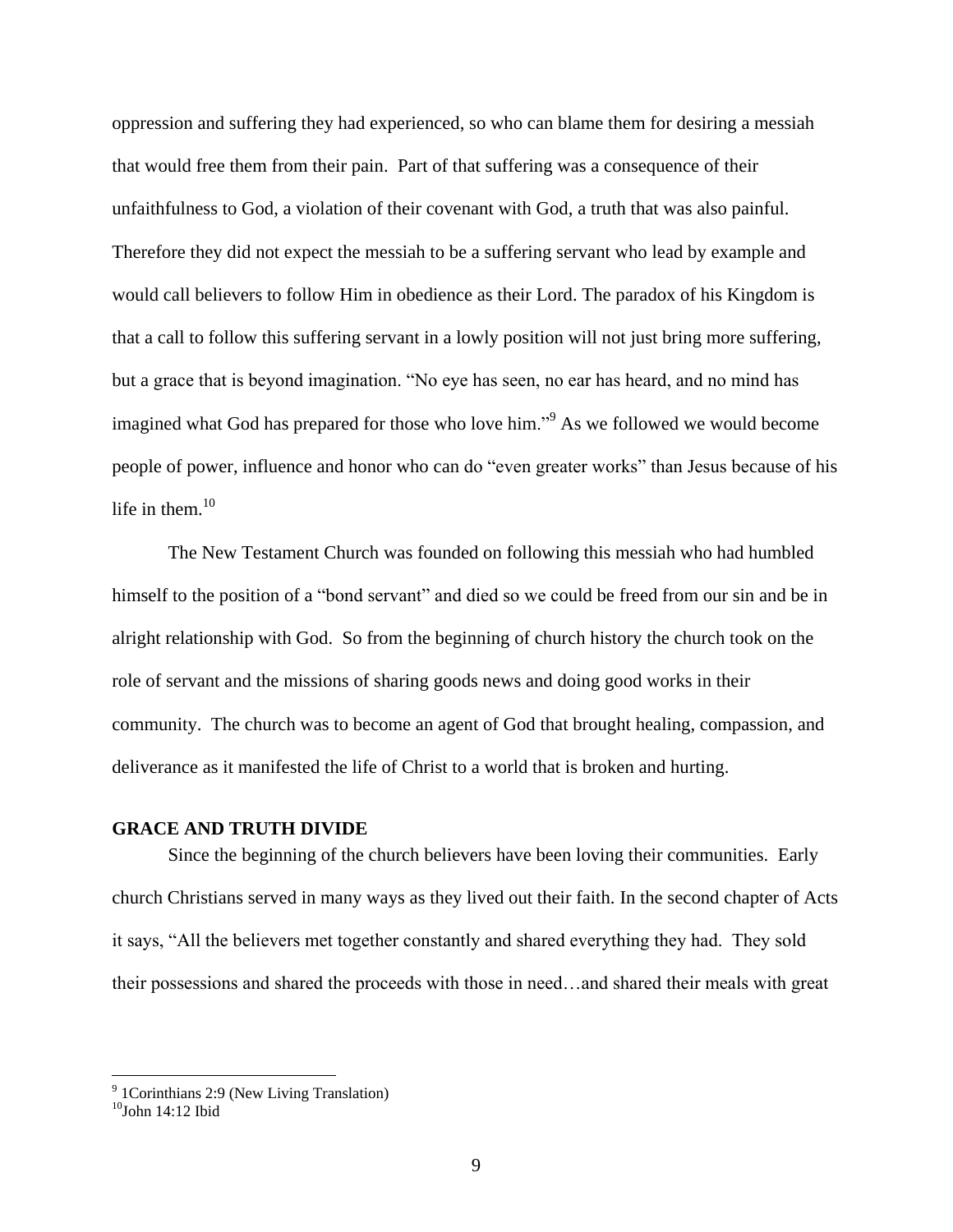joy and generosity-all the while praising God and enjoying the goodwill of all the people<sup>11</sup> In Bakke's book "A Theology as Big as the City," he talks about how the early church served the community by picking up discarded babies in the streets, "discarded in the night." How believers took dead bodies and gave them dignified burials, which were considered garbage, "...buried the bloated, diseased bodies tossed into the garbage."<sup>12</sup> The body of Christ has had mission and service as a part of its DNA from its beginning. Some of the template for community development work in our cities today has come from Eric Swanson's work. He produced a paper called, "City Transformation and the Church." That has morphed into a new book to be released called, "To Transform a City: Whole Church, Whole Gospel, Whole City." In this manuscript he quotes Augustine of Hippo about the purpose of the church, "…the church was not a refuge from the world but existed for the sake of a world that was hurting."<sup>13</sup> There are many stories in every century of the service given and believers making a difference in their communities. However there are also stories of how the faith community lost its focus. Down through the years the church has often lost its mission because of conflict and fighting itself.

Dr. Ray Bakke describes this division in the church as the division between love and truth. It seems there was a conflict between two leaders in North Africa in the third century.<sup>14</sup> The context was a time when believers were being martyred for their faith, but some believers were betraying their faith in the face of death. One leader named Novatian, a Roman Presbyter believed that our faith should be defined and based on loyalty to truth. On the other hand there was Cyprian a gracious bishop, who believed that those who lapsed in faith when facing martyrdom should be forgiven like Peter. This grace and truth conflict divided the church of

 $11$  Acts 2:44-47 Ibid

<sup>12</sup> Ray Bakke, *A Theology As Big As The City* (Downers Grove, IL: InterVarsity Press, 1997), 192

<sup>13</sup> Eric Swanson and Sam William, *To Transform a City: Whole Church, Whole Gospel, Whole City (Manuscript), 59* 

 $14$  Bakke, 150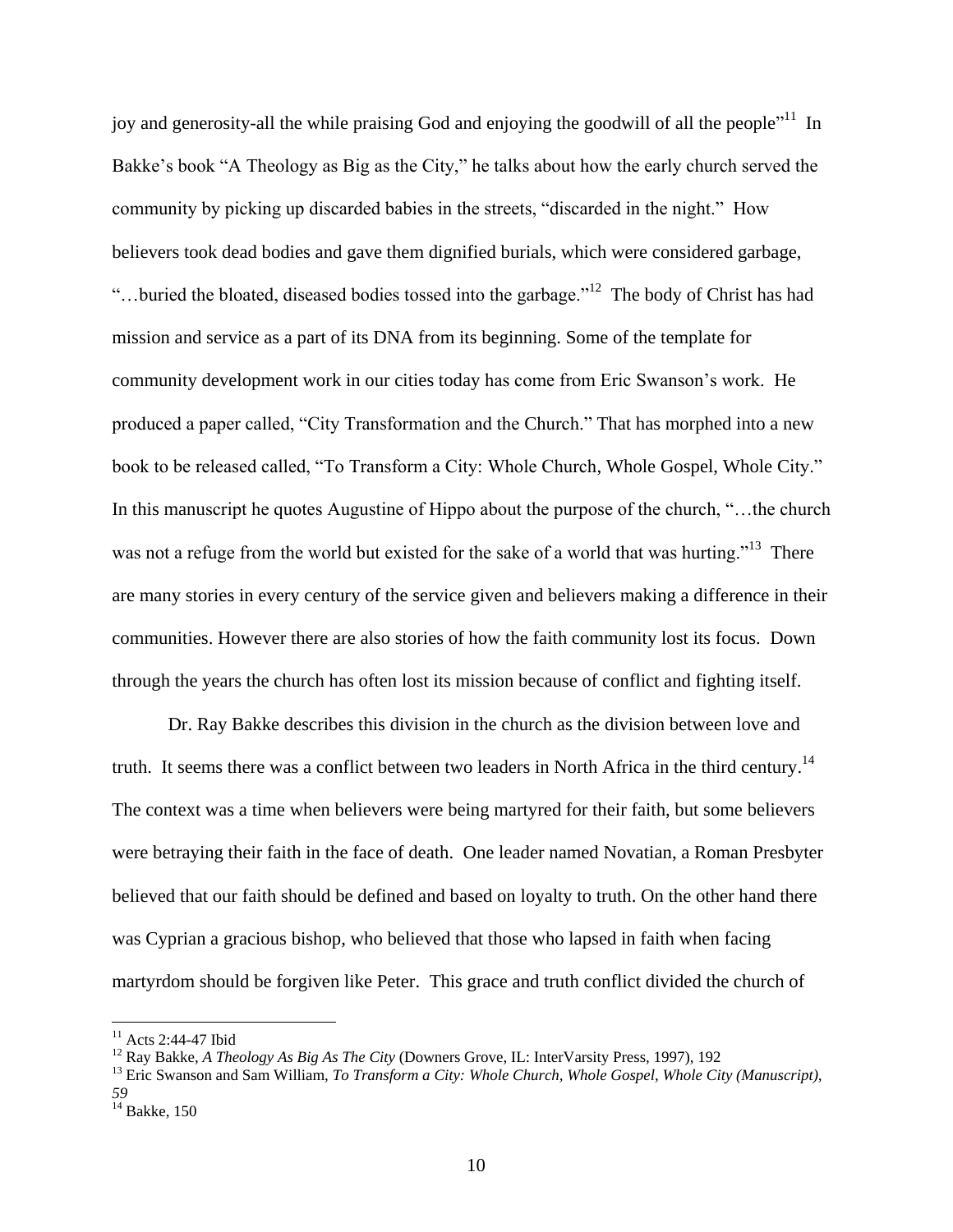North Africa and they split. Should those who lapsed in faith be forgiven and restored or excluded from fellowship? Which bishop was right? According to Bakke in this split the church rendered themselves ineffective in North Africa. Their emotional focus became conflict, who was right and who was wrong and they lost their mission. The Muslims took over the area. A break down of grace and truth may look something like this.

## Grace Truth

| 2. Demands conformity, submission, requires     |
|-------------------------------------------------|
| 3. Creates religious structure and maintains it |
|                                                 |
| 5. Requires submission to God's will and truth  |
| 6. An overemphasis on truth maximizes shame     |
|                                                 |
|                                                 |

Christ was the embodiment of grace and truth; however, the church has struggled over the tension between these two polarizing concepts for thousands of years. Christ could say to the accusers of the woman caught in adultery, who stood for truth, "he who is without sin cast the first stone." And then with grace and truth he says to her after her accusers have left, "Where are your accusers? Didn't even one of them condemn you? 'No, Lord,' she said. And Jesus said, "Neither do I. Go and sin no more"<sup>15</sup> Over the years in my counseling practice I have watched the church struggle with many pastors caught in adultery,. The sin is often ugly; a young pastor gives his pregnant wife an STD which he acquired from a woman of the night; an older pastor gets discovered on over five hundred porn internet sites by his teenage son; a pastor seduces a vulnerable woman who comes to him because she is lonely and abused, sins of the flesh. These are just some of the sexual sins of the pastors from evangelical churches in our community. They are ugly and undermine public trust. They scare us that men of God could fall and violate

 $15$ John 8:7-11 (New Living Translation)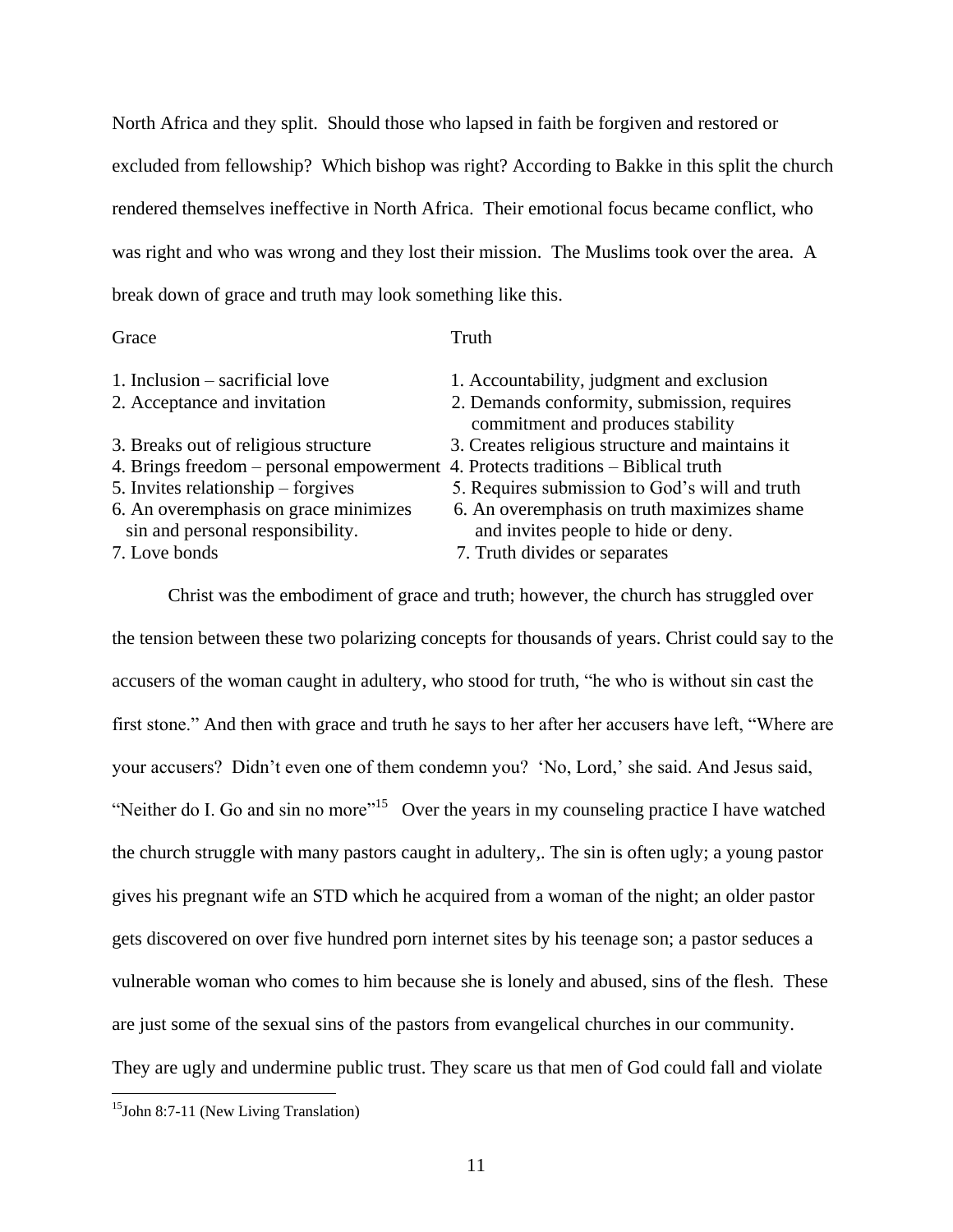the trust of those who believe in them. There have been many other sins that have disqualified pastors. I also have seen many pastors over the years who have embezzled funds from the church, or pilfered funds from endowments. Their greed broke the trust of those they were serving and disqualified them from service. These are moral failures that have been disillusioning to those who trusted the character of these spiritual leaders. There have also been relational failures where we as leaders have failed in our marriages and ended up divorced, or failed as parents and ended up with children who are struggling with addiction, relational failures, and do not walk with God. All of which is a falling short or a missing the mark and causes some negative gut level response to these short comings. It is difficult to show grace and restore trust when someone has sinned! We all would like to have perfect people in our lives, so we won't have to face disappointment and pain. We want to be safe from pain and uncomfortable experiences. We want life to be the way it should be, rather than the way it is. However church leaders are sinners, saved by God's grace as well and should we really be surprised that they sin and struggle with sin just like the rest of us? We may hate the sin especially if it has personally affected us. So grace is needed just to help us be gracious, forgive, and restore. God's grace is also needed to be able to confront the sin and help exclude it from our relational interactions so true reconciliation can occur. We need more than theological concepts we need Christ in us, indwelling us to be able to live out grace and truth in our lives and bring his redemption. The process is hard work; it is easier, it seems, just to put distance, ignore our brokenness and sin, and hope it all goes away. To take up our cross and follow Jesus our suffering servant savior again is not always attractive even to the evangelical community. In an eighteen month period in our city thirteen pastors fell and left the ministry and were not restored. It is a very difficult task to hold grace and truth in its right relationship and practice it in our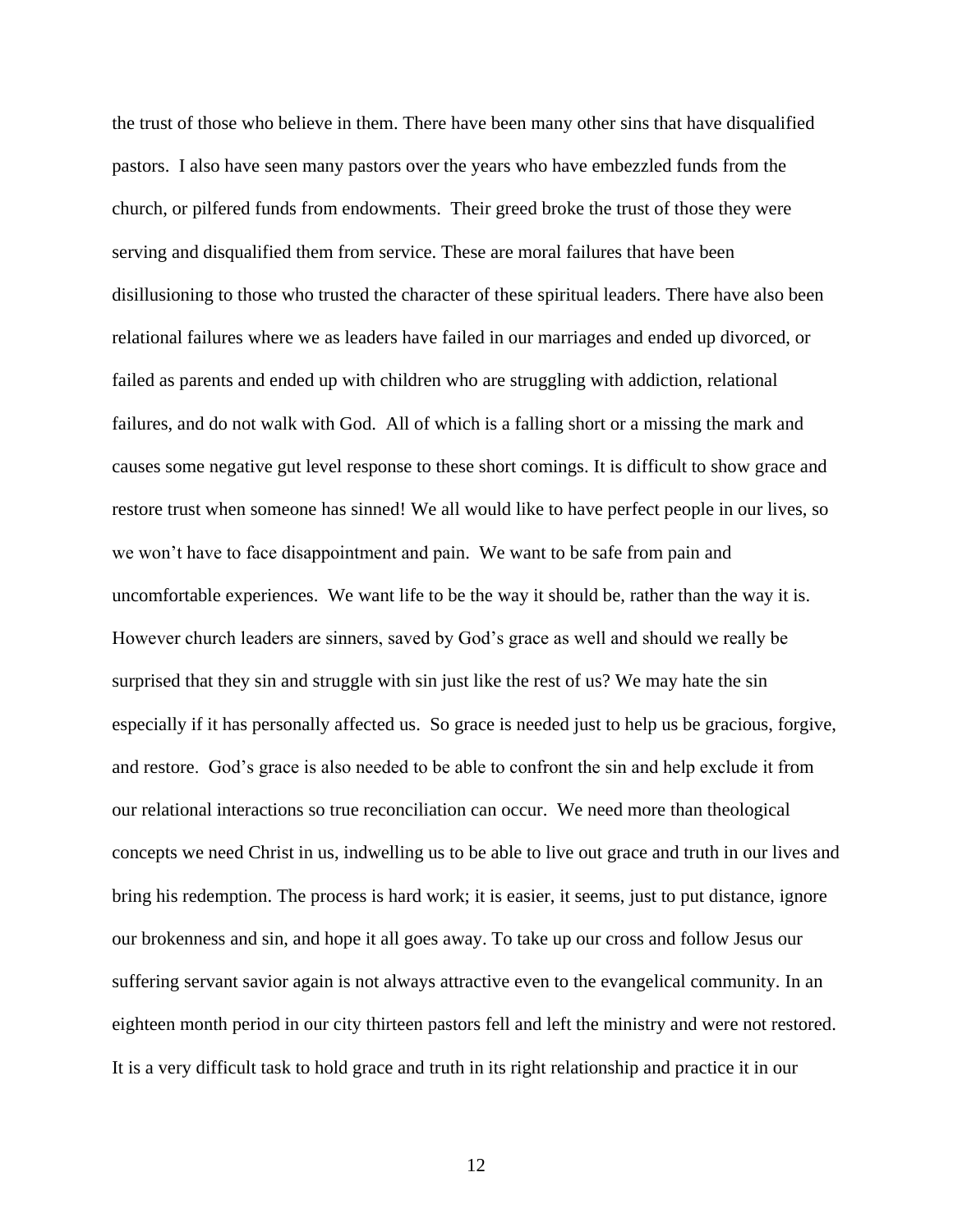relationships. Perhaps the place where we experience this the most is in marriage and family relationships. We are being affected by each other and have to work hard to stay bonded, grace, at the same time, we must face our differences and short comings, truth.

Maybe a helpful example can be seen more clearly in one of the most basic partnerships of human life where this tension exists. The marriage relationship where the differences between men and women can create division or partnerships that fulfill the mission of marriage and family or on the other extreme destroy it.

# **WHEN UNITY IS LOST SO IS FUNTION**

The roles, calling or tasks of people give them their perspectives in life. It is what they know. On the other hand we don't know what we don't know. The traditional role of a father is one of disciplinarian and launcher of children in the family. He helps his children to become independent and competent so they can have a life of their own. His task is to help his children become responsible, to hold them accountable for their responsibilities, and to encourage risk taking. He may only seem concerned about creating social structures in his children, like being responsible, faithful, moral, accountable or hard working. All of this may come across as cold, dangerous or uncaring to mom. So dad would be the truth person in this polarization. The traditional role of mothers is to be relational, a nurturer, and a protector, the grace person of the family. She provides a safe place and a meaningful connection in the family. Sometimes the husband views this as overprotection, enabling, fostering emotional dependency and all too soft. For a husband and wife to function as partners in the role of mother and father they have to value their differences, be flexible in their roles and perspectives, communicate well and work together in their parenting. They have to become partners, and on the same team in their parenting. They must not polarize over the grace and truth differences between them, they need to see them as

13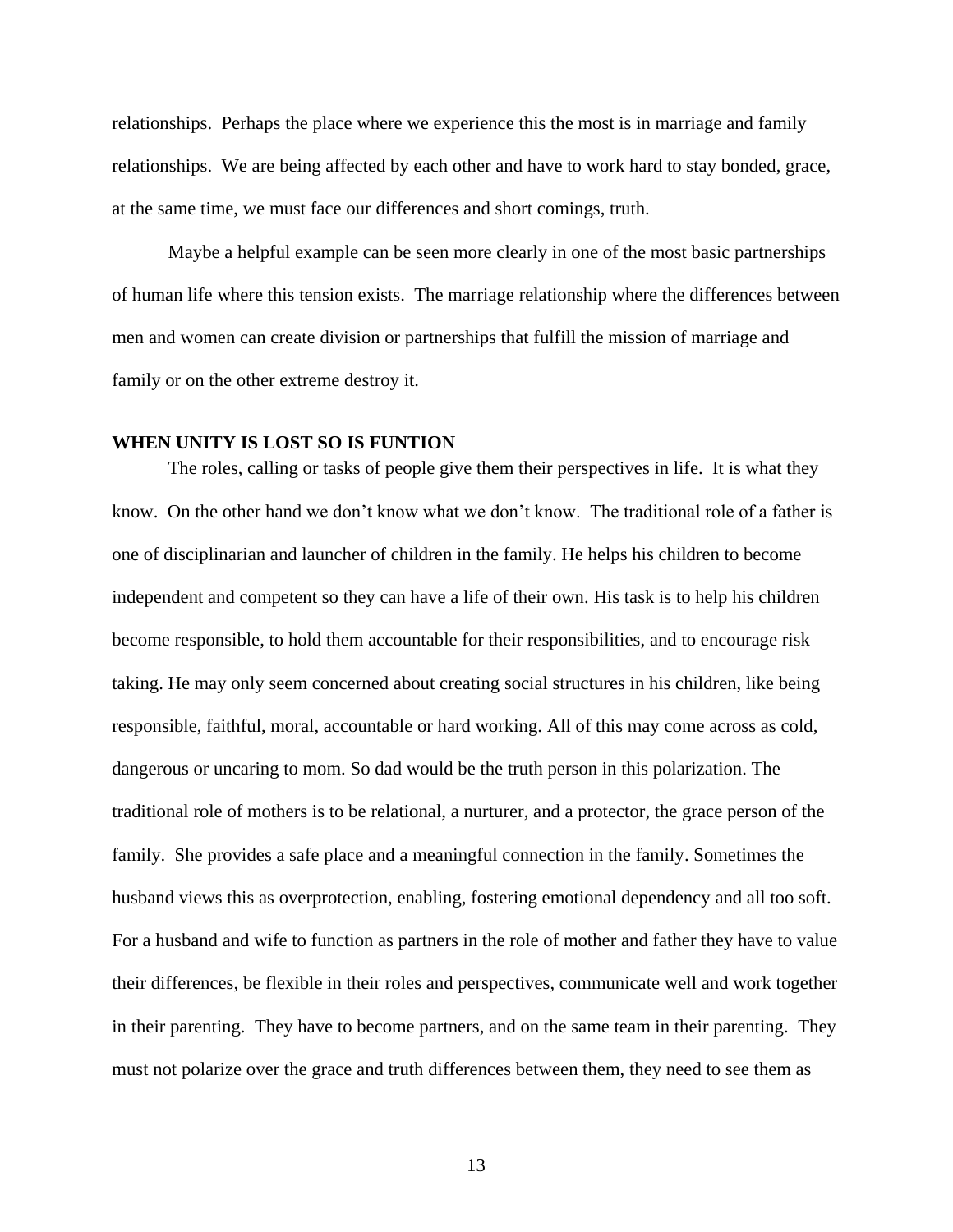complimentary rather than threatening. Where pathology comes in is when a mom or dad is too egocentric, rigid, and believes that their role is the most important part of parenting. This is where pathology creates conflict and dysfunction. Nurturing is what my child needs! My child needs discipline and accountability! This either/or black and white thinking denies the synergy God has put together in the husband/wife – father/mother partnership of parenting. It also keeps them from really knowing and caring how they affect each other in their differences which hinders their unity and function. Function creates friction and couples have to be able to resolve their conflicts well to function together. Couples that do not respect each other cannot trust each other. When couples polarize in their roles they loose partnership and escalate conflict. This usually happens during stressful times where anxiety increases and emotional reactivity begins to control the interaction. If couples fight too much or polarize over this issue then divorce becomes an option. Partnership is lost and the stability of the marriage and family is lost. In conflicts that divide the marriage, the individual and their role, perspective, and position becomes much more important than the relationship. Like in an argument where one spouse believes they are "right" and their perspective takes precedence over the relationship. The question becomes would you rather be right or related? Can both happen in partnership? Mutual respect is required for good partnerships. However many roles are dependent on the relationship and the context of that relationship. As a counselor working with bad marriages I see every day spouses selfishly holding on to their role or perspective and not caring how that affects their marriage relationship, which then undermines the marriage and their role. When a mother can not be a mother or she is not functioning in her role what happens to the kids? When a father is not able to fulfill his role as a father or husband what happens to the family? What happens to the mission of the family?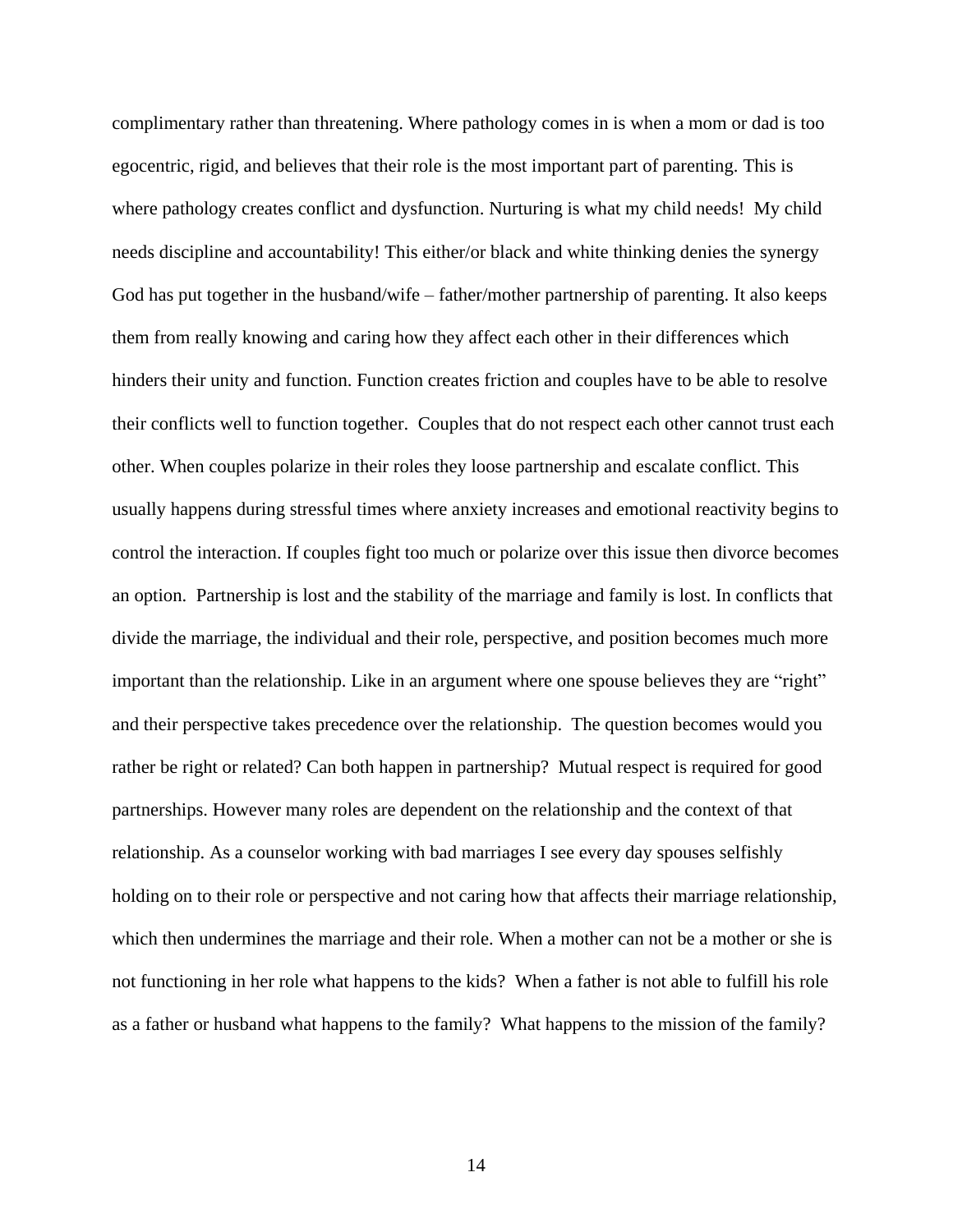One of the primary functions - missions of the family is to meet the needs of its members. When needs are met growth happens as a natural consequence. The family is the foundation for meeting human need. It facilitates the member's ability to thrive. Healthy families are committed to creating a sense of security, of being valued, a sense of being cared for, of empowering their members, a sense of being "accepted as is" and a sense of affectional ties. So, if the leaders, mother and father are fighting and not functioning together in their roles these tasks and missional functions are not fulfilled in the family. The consequence is that the children will not develop into healthy adults and be able to function in their responsibilities. This social structure also applies to the church in terms of function and dysfunction and missional fulfillment.

The church leader who believes that their theology, call or mission is the mission of the church, may be right for themselves and their part. However it may again overlook the call of others, the synergy and partnership needed to fulfill the whole mission of the church. We would call this arrogance or egocentricity, and it ignores relationship. Even a personal calling requires a relational context and when that is lost so is the role or task. When the family or the church is not functioning in its call and proper relationship to each other someone else will step into the role and mission and meet the need. A stepfather may take the place of a dysfunctional alcoholic father, who looses his marriage. A grandparent may take the place of a drug addicted mother neglecting her children. A government agency may take the place of a self absorbed, inward church, who does not know or contribute to its neighborhood. All of which leaves a void and hurt that then needs healing and gives a sense of this is not the way it should be. Healthy relationships that facilitate partnership are essential for missions to be fulfilled.

15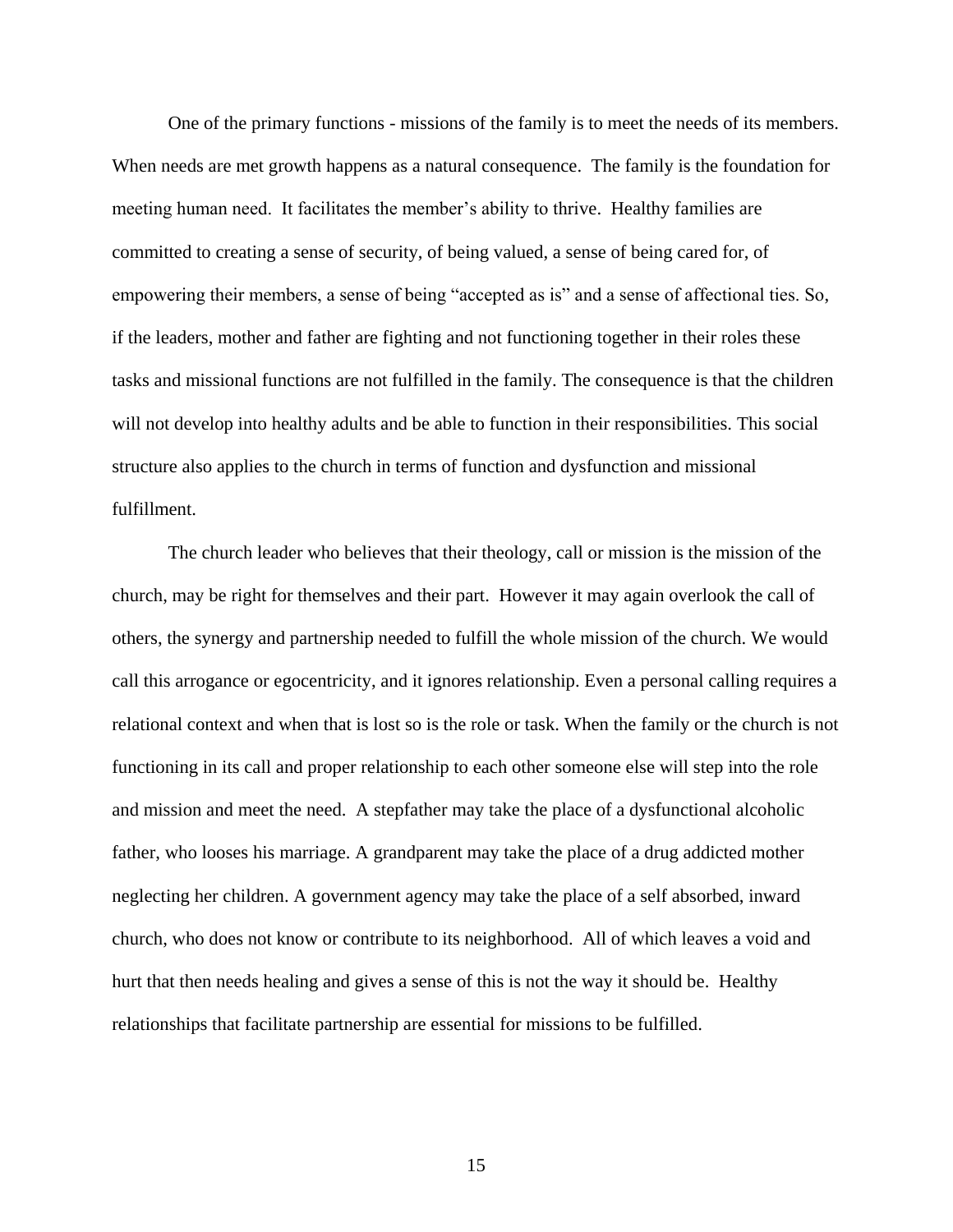## **AMERICA'S POLARIZATION OF GRACE AND TRUTH**

In America this polarization happened in the protestant church in the early part of the twentieth century. This tendency to polarize over issues has been described by many of the intellectuals who critique our culture as one of the great American weaknesses. Os Guiness calls this tendency to polarize, "false antagonisms." Here is what he says about its effect in evangelicalism. "The false antagonisms of that sort of either/or thinking have become a standard feature of evangelicalism, sometimes with the question posed falsely and the answer chosen wrongly. More often we evangelicals choose a good thing but in a bad way because we choose at the expense of another good thing."<sup>16</sup> In my book "Common Grace for Relationships" I develop the concept of circularity in relationships and how these "loops" destroy partnership in relationship and can destroy relationships as well. The solution to a conflict becomes the problem and the members of the relationship become enemies.<sup>17</sup> This polarization created camps in the protestant church or structures that shaped its expression or religious culture. The Church split into those emphasizing truth, the good news and the importance of holding to scripture as the inerrant Word of God, and those emphasizing grace and good deeds – social involvement. One of the first books written on the "social gospel" was written by a Baptist pastor in "Hell's Kitchen in New York." His name was Walter Rauschenbush and he worked with the poor and saw tremendous social injustice. He wrote several books about the exploitation of the poor in the early twentieth century. One of his books was called "A Theology for the Social Gospel" written in 1917. He was vilified as a liberal who did not believe in personal conversion and personal piety. This was not true, it was one of those false antagonisms, what he did believe was that the

<sup>16</sup> Os Guinness, *Fit Bodies Fat Minds* (Grand Rapids, MI: Baker Book House, 1994), 30

<sup>17</sup> Randy Reynolds, *Common Grace for Relationships* (Tucson, AZ: self-published, 2001), 80-96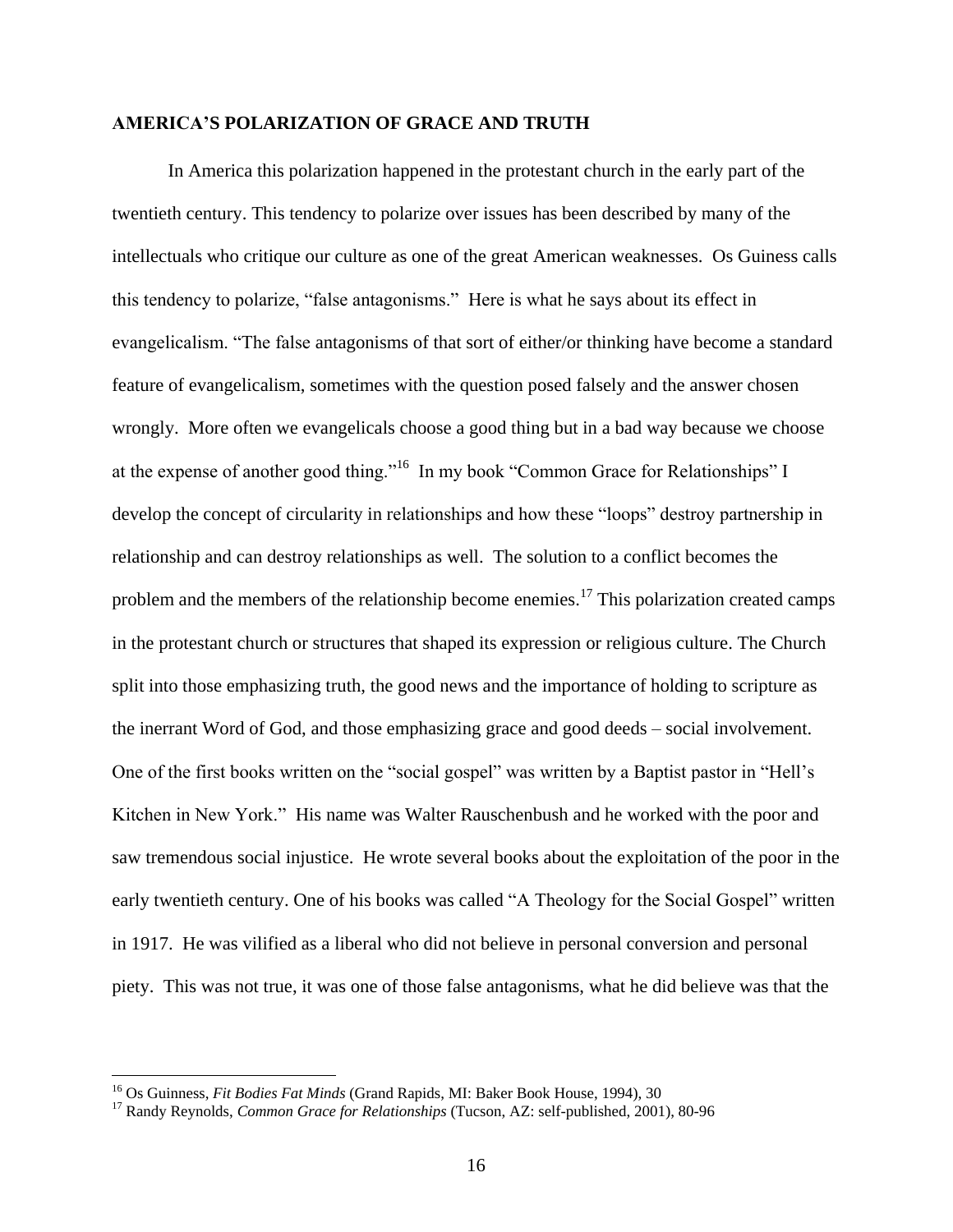conversion of the redeemed would not automatically change the social ills of society.<sup>18</sup> So emphasizing good works in his context as a Baptist pastor in Hell's Kitchen, was a part of his call and the tasks involved in his life. John Gresham Machen one of the early leaders in this split was educated at Johns Hopkins and a seminary professor of New Testament at Princeton. He was a Presbyterian who was defending the scriptures against attacks that undermined its authority as a basis for faith in God and the Christian faith; so emphasizing the truth of God's Word was the context, call, and task that he had in life. He started the Orthodox Presbyterian Church and Westminster Theological Seminary. He was one of the main fundamentalist leaders that fought liberalism in the church. In the early part of the twentieth century these positions polarized and split the church in America. They were theological conflicts, but also relational. The consequences of this church split were devastating. E. Stanley Jones says, "The social gospel divorced from personal salvation is like a body without a soul; the message of personal salvation without a social dimension is like a soul without a body. The former is a corpse, the latter a ghost."<sup>19</sup> According to Robert Lewis the Fundamentalist church that morphed into the Evangelical church became isolated from its community, it became critical and alienated and then insignificant to its community because of its lack of contribution. "Evangelicals disconnected with social action and community needs. We retreated from the public square. Our churches reduced their mission to saving souls, serving our congregations, and defending the faith."<sup>20</sup> The consequence of this position that continues today is that according to Robert Lewis, "We are isolated, self absorbed, and socially uninvolved."<sup>21</sup> This is like the father who does not function in his role as a provider in the family. He cannot receive the respect due him without

<sup>&</sup>lt;sup>18</sup> http://levelers.wordpress.com/2006/09/16walter-rauchenbusch-social-gospel-...

<sup>&</sup>lt;sup>19</sup> Swanson and William, 89

<sup>20</sup> Robert Lewis, *The Church of Irresistible Influence* (Grand Rapids, MI: Zondervan Publishing House, 2001), 209 <sup>21</sup> Ibid, 210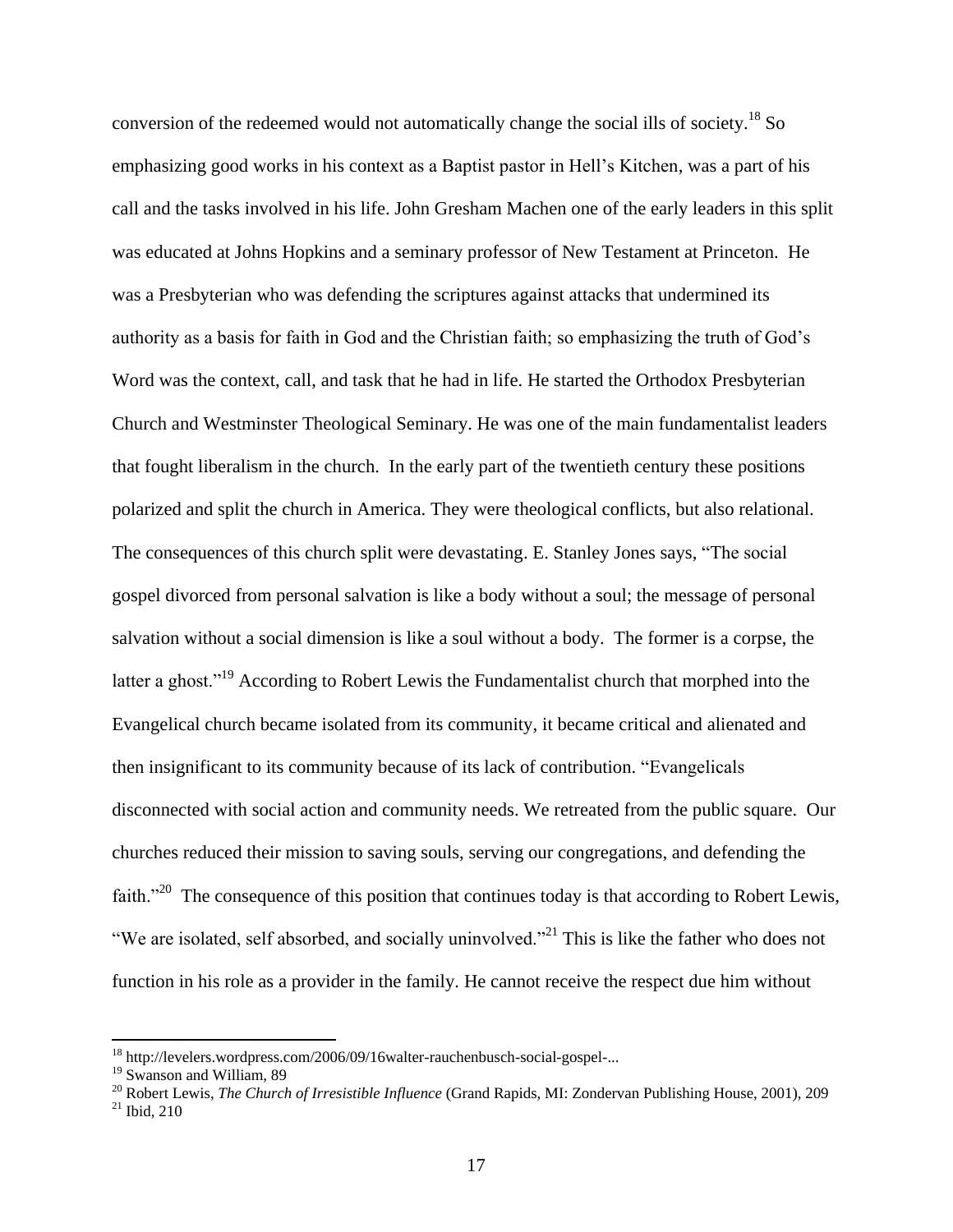giving the contributions that are required of him in the family. The mainline churches moved so far away from the gospel that they did not require conversion or do evangelism and their numbers began to wane. They desired to be inclusive and culturally relevant and therefore tried to accept everyone into their congregations, but then many conflicts began over issues like homosexuality, ordination of women, and other current day issues that stirred conflict in their congregations. Some of my mainline pastor friends have shared their frustrations over and over again about the political issues that have dominated the church's time and energy and pushed out much of the mission of the church. They have struggled with declining church attendance and a lack of growth and commitment. Perhaps these divisions of grace and truth are part of the fall.

# **THE FALL AND RELIGIOUS SINS**

It is difficult to know how our fallenness affects the life and mission in the religious community. However we know that the faith community is not immune to making mistakes or letting their "old man" entangle them. Here is what Plantinga says about our religion.

"Just because religion emerges from the depths of our existence, just because it possesses such enormous power to express our purposes and longings, just because it focuses our very worship, the evil that clings to our religion can corrupt us to the core… 'The inward corruption to which Jesus refers in the scathing denunciation in Mt. 23 is not the corruption of deliberate and calculated insincerity. It is the corruption of a sincere and sincerely practiced religion, which is ultimately a supreme manifestation of religious pride...The frightening picture opened up here is that when one recognizes obvious sin one has hardly begun to reckon seriously with this adversary. The open and blatant sinner, the oppressor or the harlot, is indeed a sinner. But it is not here that the genuine depth of sin is revealed, not even if the oppressor be ever so grasping or the harlot ever so shameless. It is in religious persons that the depths are to be seen." $^{322}$ 

I think it is much more difficult for us as people loyal to the faith community to grasp the affect that depravity has upon the faith community, especially because we want to trust and follow our leaders, even if they are not perfect. However even our leaders struggle with sin, although it may have a very religious appearance. It may just be harder to see. Our religious sins

 $22$  Plantinga, 111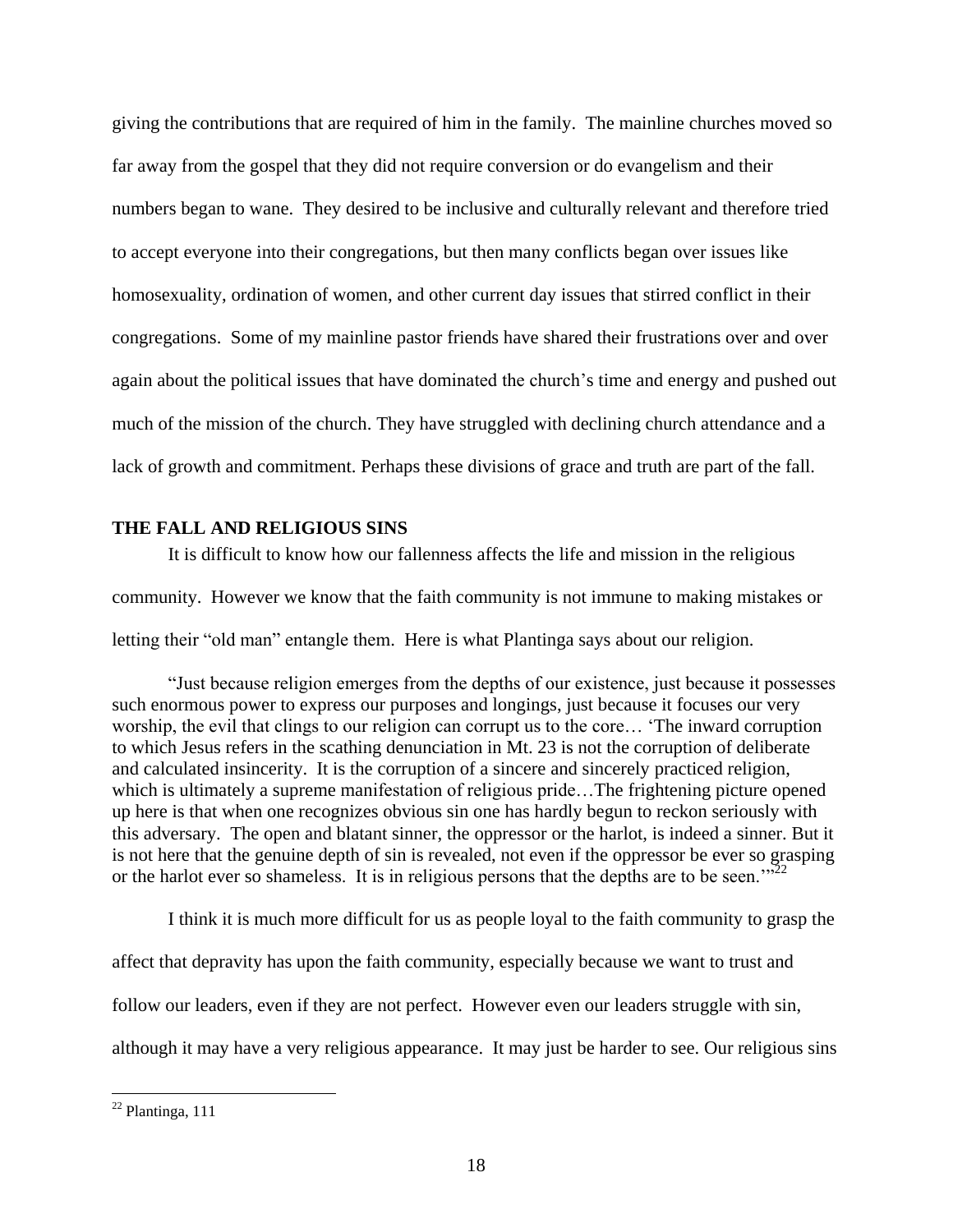are often very different types of sin than those of the worldly community, but have no less of a detrimental consequence. It does not help to pretend that the emperor has clothes on when in the eyes of so many the sins of the religious community are very evident. An honest evaluation of ourselves gives credibility; it does not invalidate our worth and value.

 Ortberg in his book "Everybody's Normal Until you get to Know Them," talks about how the sins of the religious community, sins of the Spirit are often worse than the sins of the flesh. They are …"pride, arrogance, self righteousness, and judgmentalism." He quotes C.S. Lewis on this subject,

"The sins of the flesh are bad, but they are the least bad of all sins. All the worst pleasures are purely spiritual: the pleasure of putting other people in the wrong, of bossing and patronizing… the pleasure of power, of hatred. For there are two things inside me, competing with the human self which I must try to become. They are the Animal self, and the Dialbolical self. The Diabolical self is the worse of the two. That is why a cold, self-righteous prig who goes regularly to church may be far nearer to hell than a prostitute."<sup>23</sup>

Every generation of believers in their journey with God sooner or later face their own sin and evil and have consequences from the choices made from their own depravity. As believers we all can agree with Albert Finney's quote as he plays John Newton in "Amazing Grace," "I'm a great sinner and Christ is a great savior.<sup>24</sup><sup>\*</sup> His sins as a slave ship captain may be blatant and his shame difficult to face. However the sins from pride and arrogance are no less grave. However according to the gospels we may appreciate Christ's forgiveness less as religious sinners than if we have blatant fleshly sins. The loss of unity, partnership or collaboration that comes from the sins of the spirit maybe harder to see because of the nature of this type of sin. It functions more as a sin of omission and its consequences may be invisible at first, compared to that of a sin of commission as religious people we withdraw from relationships where sin is obvious. In the film, "The Fellowship of the Ring" Gandalf the Great confronts Frodo when they

<sup>23</sup> John Ortberg, *Everybody's Normal Till You Get To Know Them* (Grand Rapids, MI: Zondervan, 2003), 95

<sup>&</sup>lt;sup>24</sup> Amazing Grace, dir. Michael Apted, perf. Albert Finney, DVD, Bristol Bay Productions, 2006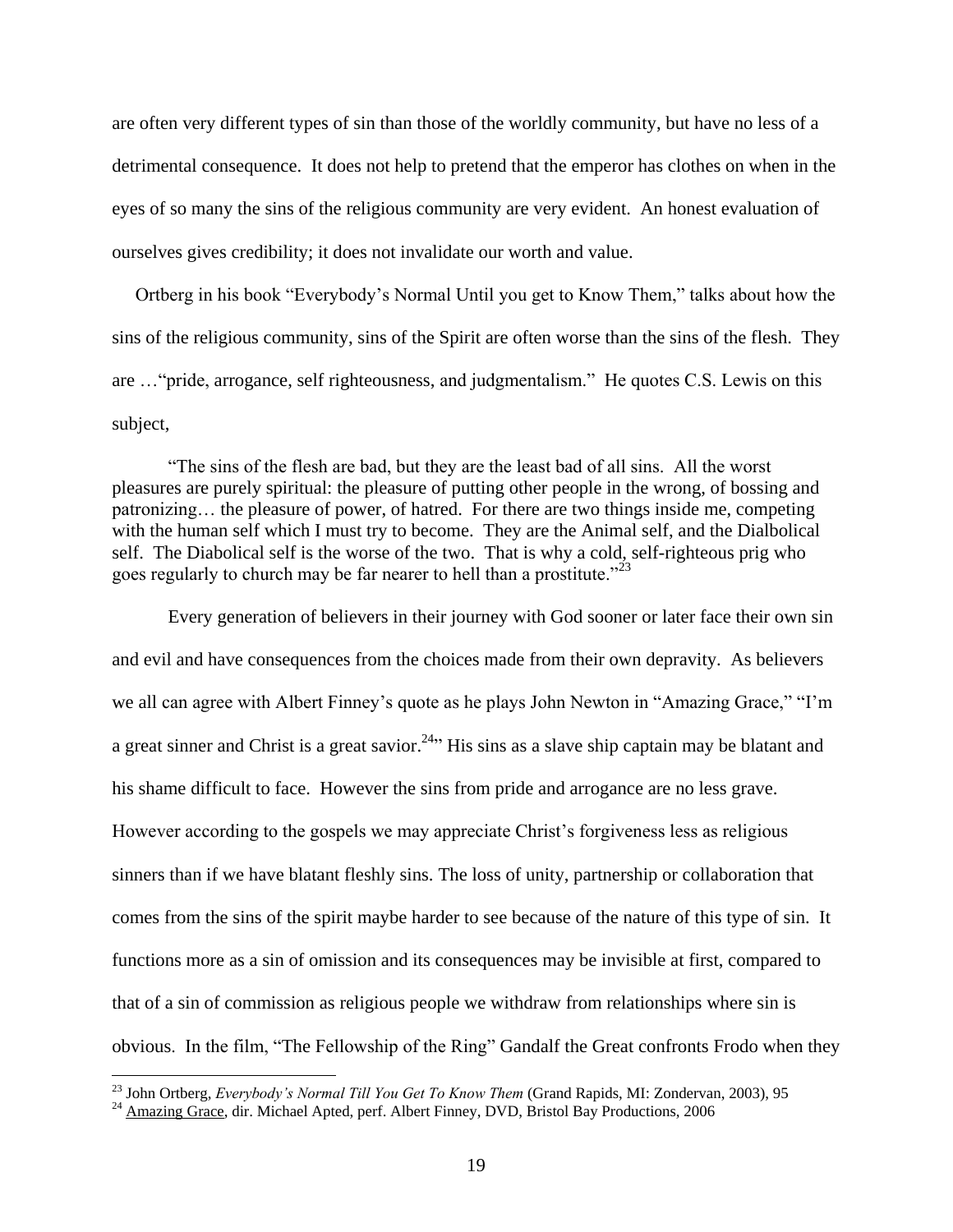are talking about Gollum. Of course Gollum is evil, corrupted by the ring of power and repulsive to be around. As Frodo expresses his criticism of Gollum, Gandalf sternly rebukes him for his arrogance and judgment. He says, "Do not be too eager to deal out death and judgment."<sup>25</sup> He goes on to say that Gollum may have a part to play in this mission and drama. He suspects that the pity of Bilbo, that kept him from killing Gollum, will play a significant part in the ultimate "fate of man." Maybe the exclusion of Gollum would go against the way things are supposed to go in this quest. As the story unfolds Frodo ends up partnering with Gollum because he needs a guide. Frodo ends up continually defending his partnership with Gollum to Sam his best friend, because Sam sees the evil in Gollum and would like to do away with him. Sam's pride is judgment, avoidance, exclusion, and independence. However Frodo has taken Gandalf's exhortation to heart and believes that he must respect the reason for Gollum's existence. He embraces the relational partnership as a part of the mission. However the inclusion and grace given in that embrace are costly and almost bring an end to his life, but save his life as well. Tolkien's portrayal of Gollum's two selves, one evil and one good is played out in the story, both parts receiving divine providence defeat evil and destroy the ring of power.

# **NEW RECONCILIATION OF GRACE AND TRUTH**

Sin vandalizes shalom which is often translated peace or God's right order. Plantinga would say, "…shalom is God's design for creation and redemption; sin is blamable human vandalism of these great realities and therefore an affront to their architect and builder."<sup>26</sup> God desires unity in the church and partnership in mission. Collaboration is one of the essential elements of community development, but it takes relationship and humility. When conflict is not resolved and peace is lost, so is mission. There has to be a commitment to both grace and truth

 $^{25}$  Lord of the Rings The Fellowship of the Ring,, dir. Peter Jackson, perf. Elijah Wood, Patrick Stewart, and Andy Serkis, DVD, New Line Cinema, 2002.

<sup>&</sup>lt;sup>26</sup> Plantinga, 17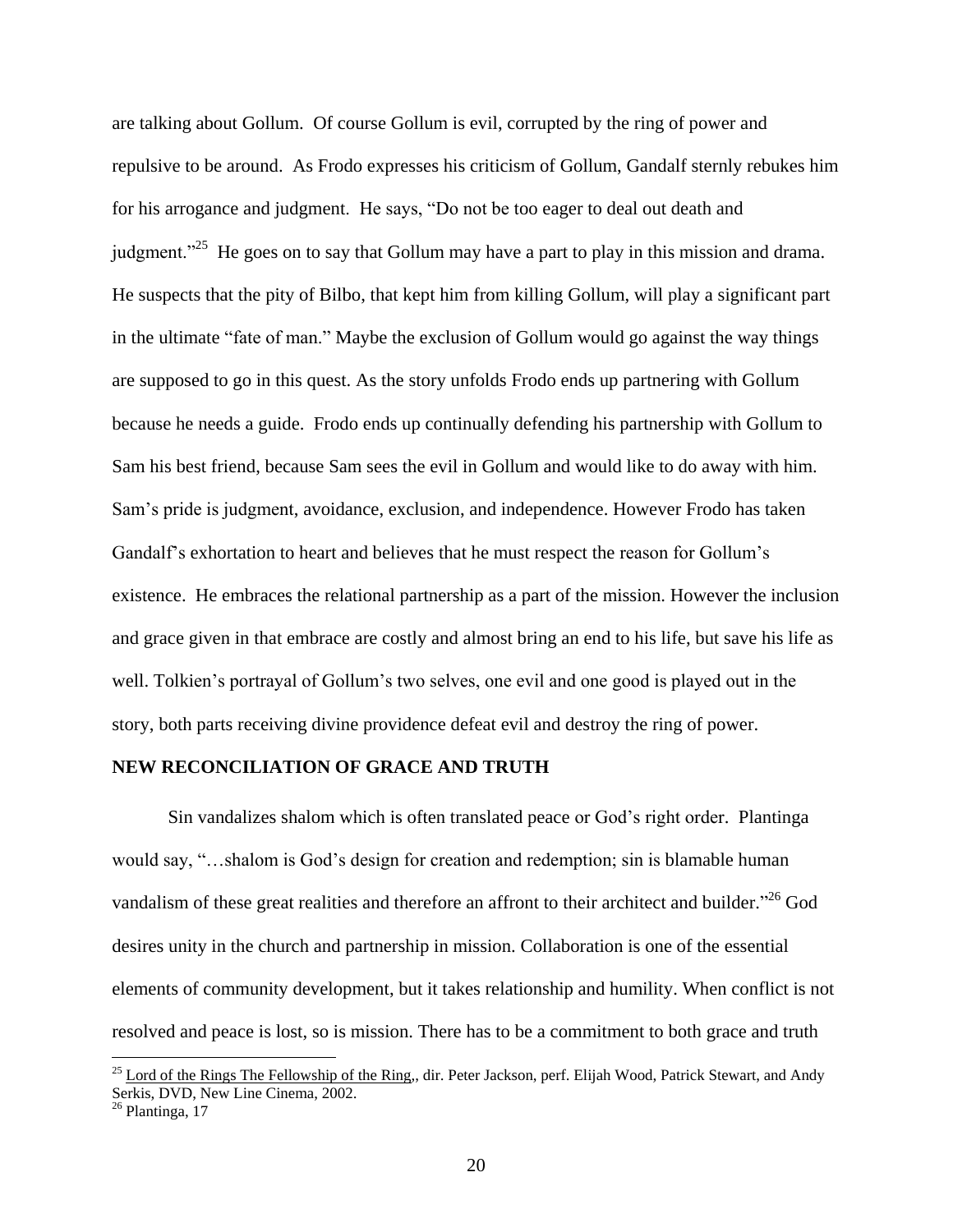and their relational partnership for the church to carry out its mission. John Stott says about this division, "Social action is a partner of evangelism. As partners the two belong to each other. Each stands on its own feet in its own right alongside the other. Neither is a means to the other, or even a manifestation of the other. For each is an end in itself."<sup>27</sup> Again these concepts are manifest in human relationships, not just theological concepts. The church is to express itself in good works and good news, grace and truth. This conflict of who is right and who is wrong has created negative consequences for the church and has been acknowledged as sin and confessed as such. In the Evangelical church ethnocentricity has been a part of our sin. In 1974, at the Lausanne Conference a position was arrived at that communicated this mistake and acknowledged the divisiveness in the church. Evangelical leaders met to seek God and bring healing to the Church. They agreed together to confess their sins and repent of these divisions between grace and truth. The Lausanne Covenant which reads, "Here too we express penitence both for our neglect and for having sometimes regarded evangelism and social concern as mutually exclusive …nevertheless we affirm that evangelism and socio-political involvement are both part of our Christian duty. For both are expressions of God and man, our love for our neighbor and our obedience to Jesus Christ."<sup>28</sup>

Sin is not simple, it is not just a morally bad choice that produces destruction, it almost always has a context of some complexity. As in science and complexity theory we know that life is not just cause and effect or linear. There are multiple factors that influence change even in social systems. Add in the concepts of God's sovereignty and man's fallenness and even the simple concept of sin becomes a little more complex. Machen and Rauchebusch were not bad men out to destroy the Church, they were fallen but redeemed men with a mission. Their

<sup>&</sup>lt;sup>27</sup> Swanson and William, 89

 $^{28}$ http://www.lausanne.org/ru/lausanne-1974/lausanne-covenant.html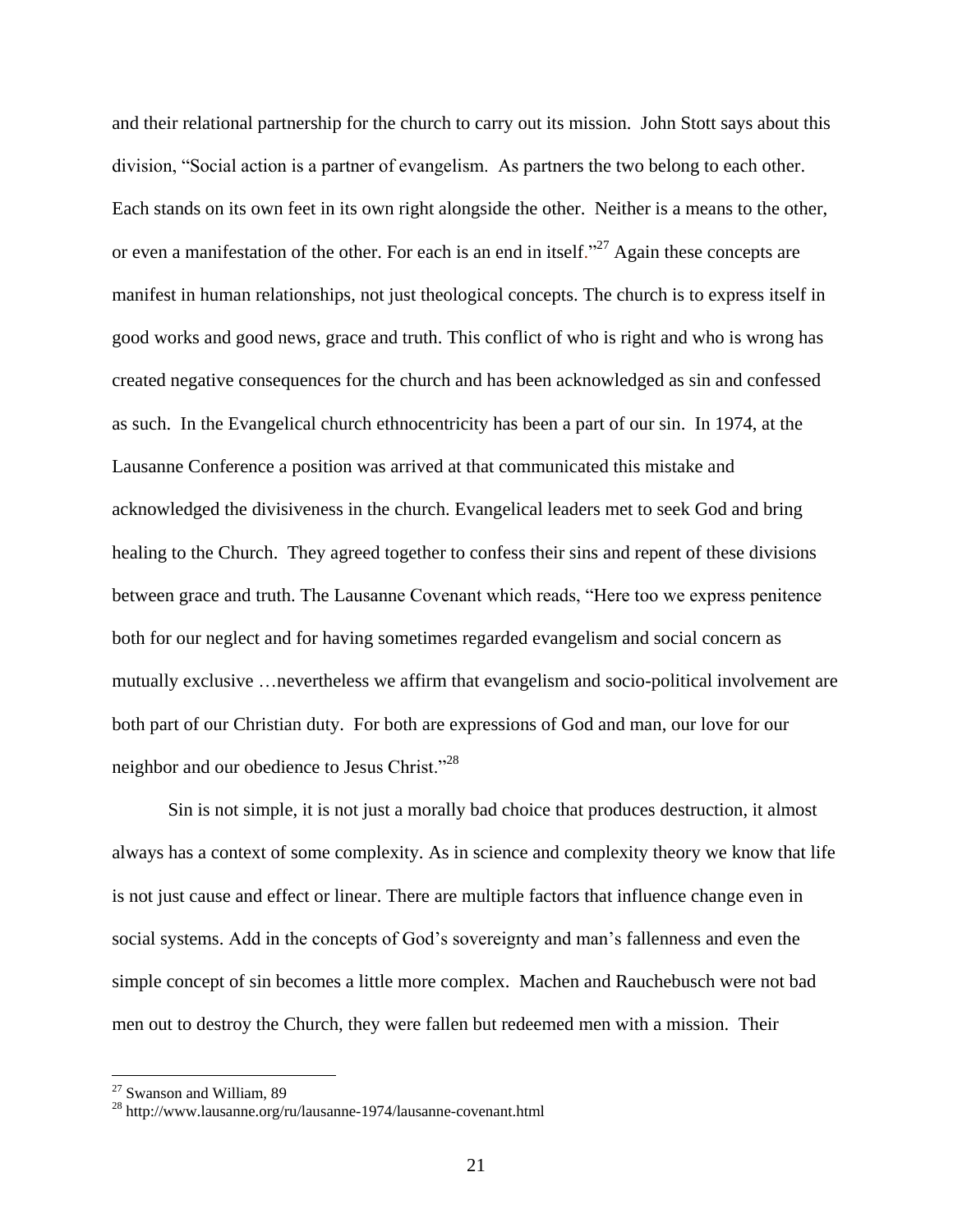missions also had down sides to them that they probably did not intend or forecast. However the judgmentalism, vilification and adversarial relationships that came out of their mission and sin still hurts us all today. There is a saying that we need to do God's will, God's way. I think that we as believers get excited when we start to know God's will, but it takes us some time to learn how to do his will the right way in right relationship to him and others. We may justify our mission as being right, but the way we carry it out may be wrong. This is often difficult for us as religious people when we are sure we are right, but do not see the affect our conviction or mission is having on others. We often justify our choices based on the context of our life and have a context that influences our paths. Probably the context of German schools of higher criticism influenced Machen. The oppression of Hell's Kitchen and the injustices of the industrial era, gave birth to the passions of Rauchebusch. An ex-offender told me he committed his first robbery after his mother died. He was put in an orphanage, and his brother and sister were adopted. But he was left alone, which gave birth to his crime. A divorcee justified an affair because his wife had not slept with him for over a year. Nelson Mandela's leadership in the African National Congress, gave birth to fighting - terrorizing an oppressive Apartheid government with violence, before working towards peace and reconciliation. Everyone has a context and reason for their behavior that seems to justify their behavior. Some behavior is obviously more right than others, and some very wrong, but we all sin. As we see our sin the answer is to turn to God, confess our sin honestly to God and those who are affected by it. Then we can receive the grace we need to live rightly and work towards reconciliation and peace. When Israel was being judged by God for its unfaithfulness the question is asked how can we make this right? What sacrifices are required, what amends work can we do? Whose sins must be confessed? What is required of God's people when they know they have been wrong and

22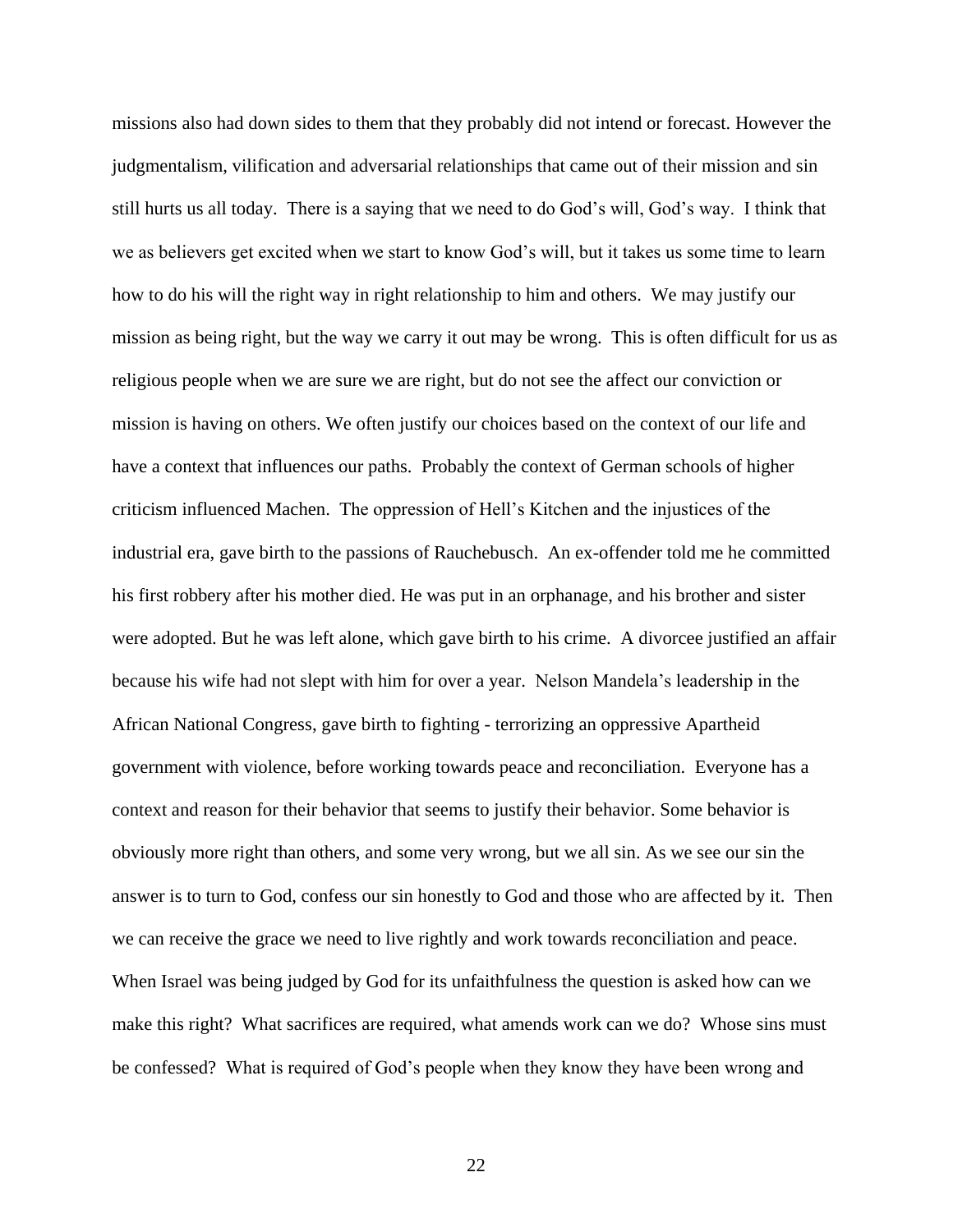judgment has fallen? Micah answers this question in one of the most quoted verses in the Old Testament. "…the Lord has already told you what is good, and this is what he requires: to do what is right, to love mercy, and to walk humbly with your  $God$ <sup>29</sup> The marriage of grace and truth by walking humbly with God. Plantinga' ends his book on the breviary of sin this way:

 "To speak of sin by itself, to speak of it apart from the realities of creation and grace, is to forget the resolve of God. God wants shalom and will pay any price to get it back. Human sin is stubborn but not as stubborn as the grace of God and not half so persistent, not half so ready to suffer to win its way. Moreover, to speak of sin by itself is to misunderstand its nature: sin is only a parasite, a vandal, a spoiler. Sinful life is a partly depressing, partly ludicrous caricature of genuine human life. To concentrate on our rebellion, defection, and folly- is to forget that at the center of the Christian religion in not our sin but our Savior. To speak of sin without grace is to minimize the resurrection of Jesus Christ, the fruit of the Spirit, and the hope of shalom.

But to speak of grace without sin is surely no better. To do this is to trivialize the cross of Jesus Christ, to skate past all the struggling by good people down the ages to forgive, accept, and rehabilitate sinners, including themselves, and therefore to cheapen the grace of God that comes to us with blood on it."<sup>30</sup>

One of the Old Testament concepts of cleansing and restoration was that the Israelites had to confess their sins and the sins of their families in order to be right with God<sup>31</sup> Maybe part of our problem in the church is that we are loyal to our church families and do not acknowledge our sin and the historical sins of our church families; which keeps us from God's blessing. Lord, forgive us from the forms of religion and religious identity<sup>32</sup> that are apart from Christ and hinder your Kingdom and your will from being done. Bring us to repentance and empower us with a filling of your Spirit. Give us the understanding that we cannot do anything of real value in your Kingdom without your power<sup>33</sup> Grant us peace and reconciliation.

The Church will have leaven in it until Christ comes again, so we should not expect the faith community to be perfect. In fact, the ability to accept the way things are is a sign of

 $29$ Micah 6:8 (New Living Translation)

<sup>30</sup> Plantinga, 199

 $31$  Leviticus 26:40 (New Living Translation)

<sup>&</sup>lt;sup>32</sup> Romans 10:3 (New Living Tanslation)

<sup>33</sup> 2 Corinthians 3:4-6 (New Living Translation)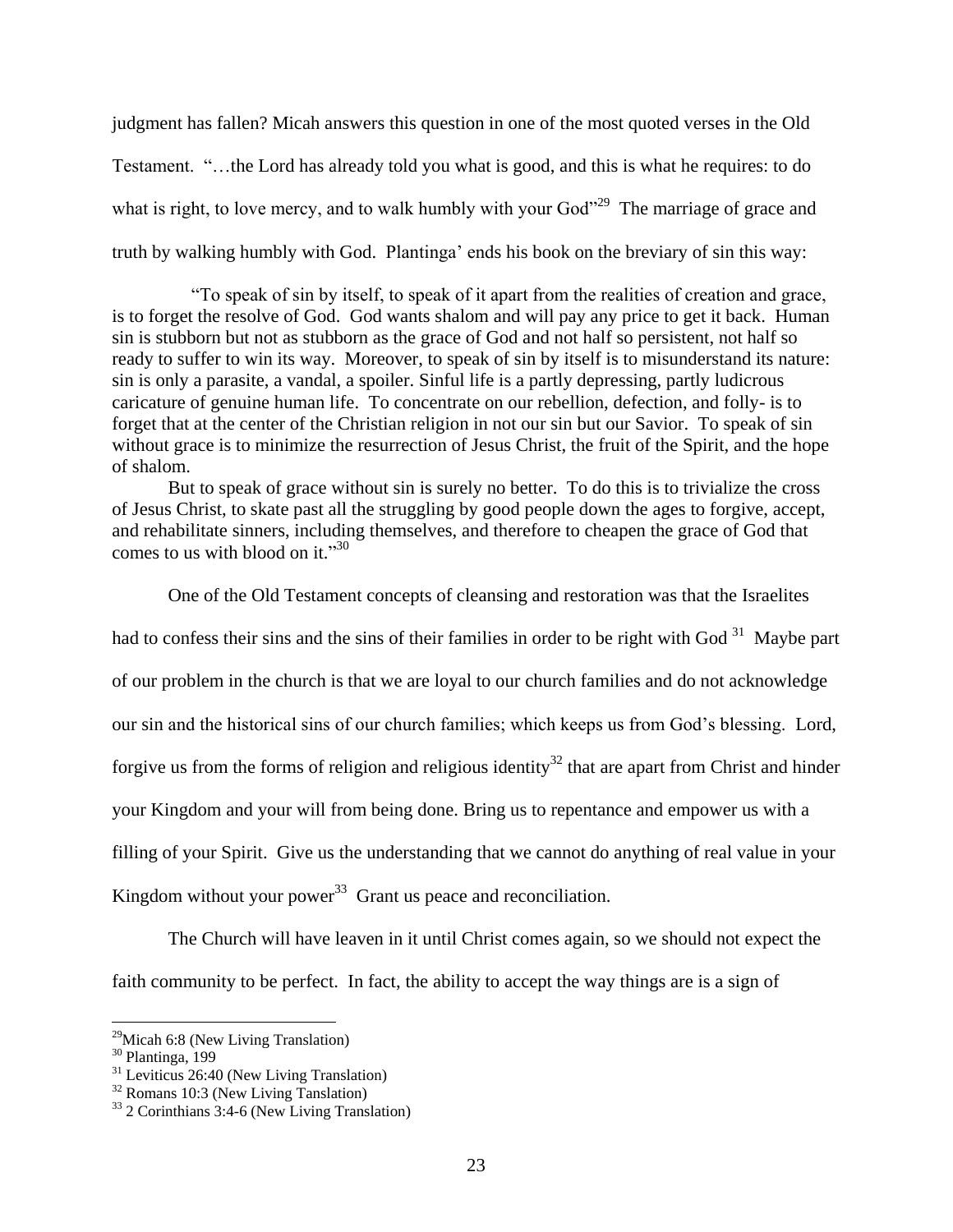maturity, but that does not mean we ignore sin and brokenness or our part in addressing these issues in our lives and our communities. I believe "rigorous honesty" has been difficult for the evangelical community because we have put such high value on truth, that admitting we fall short makes us too vulnerable. Human nature makes safety a primary need and so it is difficult to face our sin and be honest about it, because it threatens us. There is safety in Jesus.

# **PIETISM VS SOCIAL RESPONSIBILITY**

 $\overline{a}$ 

In an early scene of "Amazing Grace" the movie about William Wilberforce, Wilberforce is lying in his garden contemplating God. He is struggling with another either/or question. Whether he should be a political activist or be dedicated to a life of contemplation. This is a great movie for those interested in Christian community development because this was truly one of the great periods of Christian history where revival and reformation came together and changed the hearts of men and social systems. William Wilberforce was one of many people during that time period, who lived out a life of faith in the public arena, as a Christian politician. The question that Wilberforce had was, could a devout believer also be a politician? In the movie the first to answer that question was the Clapham group, a group of very diverse believers who worked in partnership with Wilberforce for forty years to help abolish the slave trade and slavery in England, as well as reform many social evils of their society. In scene 6, Wilberforce meets with them, and Thomas Clarkson says to Wilberforce, "We understand you're having problems deciding whether to do the work of God or the work of a political activist" Hanna Moore finishes the thought with, "We humbly suggest you can do both."<sup>34</sup> One of the struggles of our faith in America has been the emphasis on a personal devotional life which is foundational to our faith, however with the rise of pietism the doing of God's word and will was

<sup>&</sup>lt;sup>34</sup>Amazing Grace, dir. Michael Apted, perf. Georgie Glen and Rufus Sewell, DVD, Bristol Bay Productions, 2006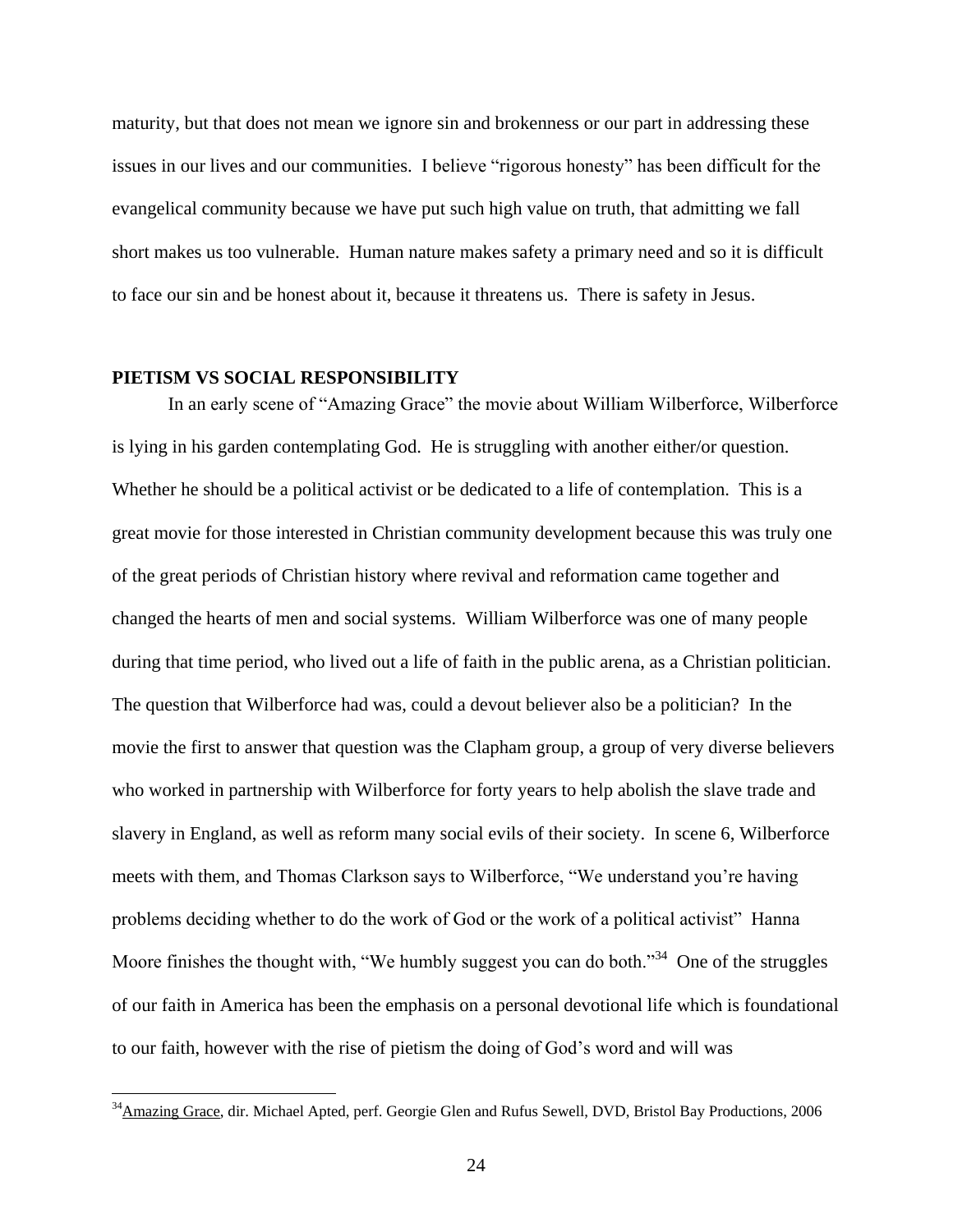deemphasized. We cannot live out a faith in God without knowing our God and worshipping him, so a life of inward devotion is essential. Also, developmentally, ideas come before action. However as James says, a believer can not be just a hearer of the Word, they need to be a doer also. "Even so faith, if it has no works, is dead, being by itself.<sup>35</sup> This division came out of another church split called the Reformation over what saved us, works or the work of Christ. This split put a strong emphasis on "justification by faith," which was needed, but theologically structured our protestant church culture to emphasize grace and deemphasize sin in my opinion. This movement of pietism in the American church, according to Os Guiness, has historically moved us to a focus on a "sentimental love…a sphere of inwardness, personal bliss, and private salvation." Which he says has lead us to a "privatized faith that, is "socially irrelevant, even if privately engaging."<sup>36</sup> John Whitehead describes the effect of the pietism movement in America this way,

But the gradual dominance of the pietist movement in Christianity changed all this. Phillip Spencer, and his successor August Herman Francke, turned Protestant Christianity inward; Christians began to abandon the cultural mandate to pursue the development of their interior spiritual life.

Although it began as a renewal movement, Pietism ultimately tended to degenerate into mere religiosity without much direct influence on society and culture. Religion became "privatized" and ceased to affect public life. The foundations laid by the colonists and the founding fathers was so strong that Christianity continued to pervade society for decades after Pietism. But eventually such influence turned inward and ceased any attempts to shape their society.

Although Christianity cannot survive if it neglects personal commitment and the spiritual life of the individual, it also inevitably declines if it devotes itself solely to the inward life. To be effective, Christianity must be both. The inward redemption must flow outward and affect the temporal world."37

This was also true of what happened to Israel with their religious forms. They turned

inward and lost the life and blessings of God. In Isaiah 58 this is confronted:

 $35$  James 1:23&2:17 (New Living Translation)

<sup>&</sup>lt;sup>36</sup> Guiness,, 35-36

<sup>37</sup> John W. Whitehead, *The Second American Revolution* (Elgin, IL: David C. Cook Publishing, 1982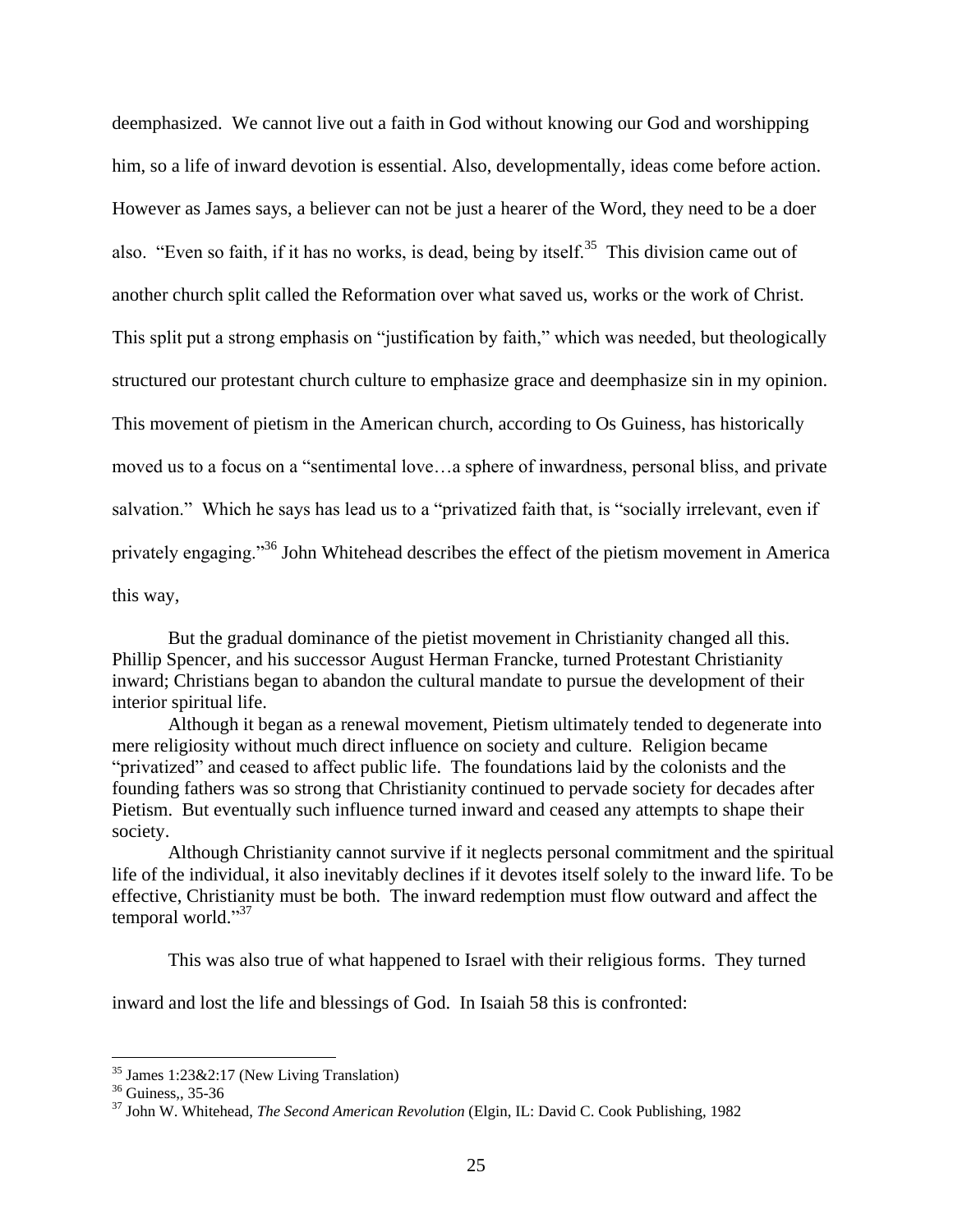"Shout with the voice of a trumpet blast. Tell my people Israel of their sins! Yet they act so pious! They come to the Temple every day and seem delighted to hear my laws. You would almost think this was a righteous nation that would never abandon its God. They love to make a show of coming to me and asking me to take action on their behalf…No, the kind of fasting I want calls you to free those who are wrongly imprisoned and to stop oppressing those who work for you. Treat them fairly and give them what they earn. I want you to share your food with the hungry and to welcome the poor wanderers into your homes. Give clothes to those who need them, and do not hide from relatives who need your help.

If you do these things, your salvation will come like the dawn. Yes, your healing will come quickly. Your godliness will lead you forward, and the glory of the Lord will protect you. Then when you call, the Lord will answer. Yes, I am here, he will quickly reply"<sup>38</sup>

As the infrastructure of religious practices defined faith the believers of the day could not

figure out why God was not blessing them and answering their prayers. Their personal piety had

created a very self centered faith, a "bless me Oh God" faith. In my opinion this was very much

like the bumper sticker after 911 which said, "God bless America." The question in my mind was

the one raised by Isaiah, what about our part in obeying God? Are we seeing what God requires

of us? The Old Testament prophets often asked this question because the faith community had

lost its connection with God, and did not see their sins of omission or commission.

"Then why do these people keep going along their self–destructive path, refusing to turn back, even though I have warned them? I listen to their conversations, and what do I hear? Is anyone sorry for sin? Does anyone say, "What a terrible thing I have done? No! All are running down the path of sin as swiftly as a horse rushing into battle! The stork knows the time of her migration, as do the turtledove, the swallow, and the crane. They all return at the proper time each year. But not my people! They do not know WHAT THE LORD REQUIRES OF THEM!"<sup>39</sup>

We in America want the love of Christ but like the Israelites we struggle with the requirements of God. For sure this is a part of our culture and post modernity, but is also a historical struggle of faith. Perhaps we even have negative consequences, like our present

 $38$  Isaiah 58:1-2&6-9 (New Living Translation)

<sup>39</sup> Jeremiah 8:5-8 Ibid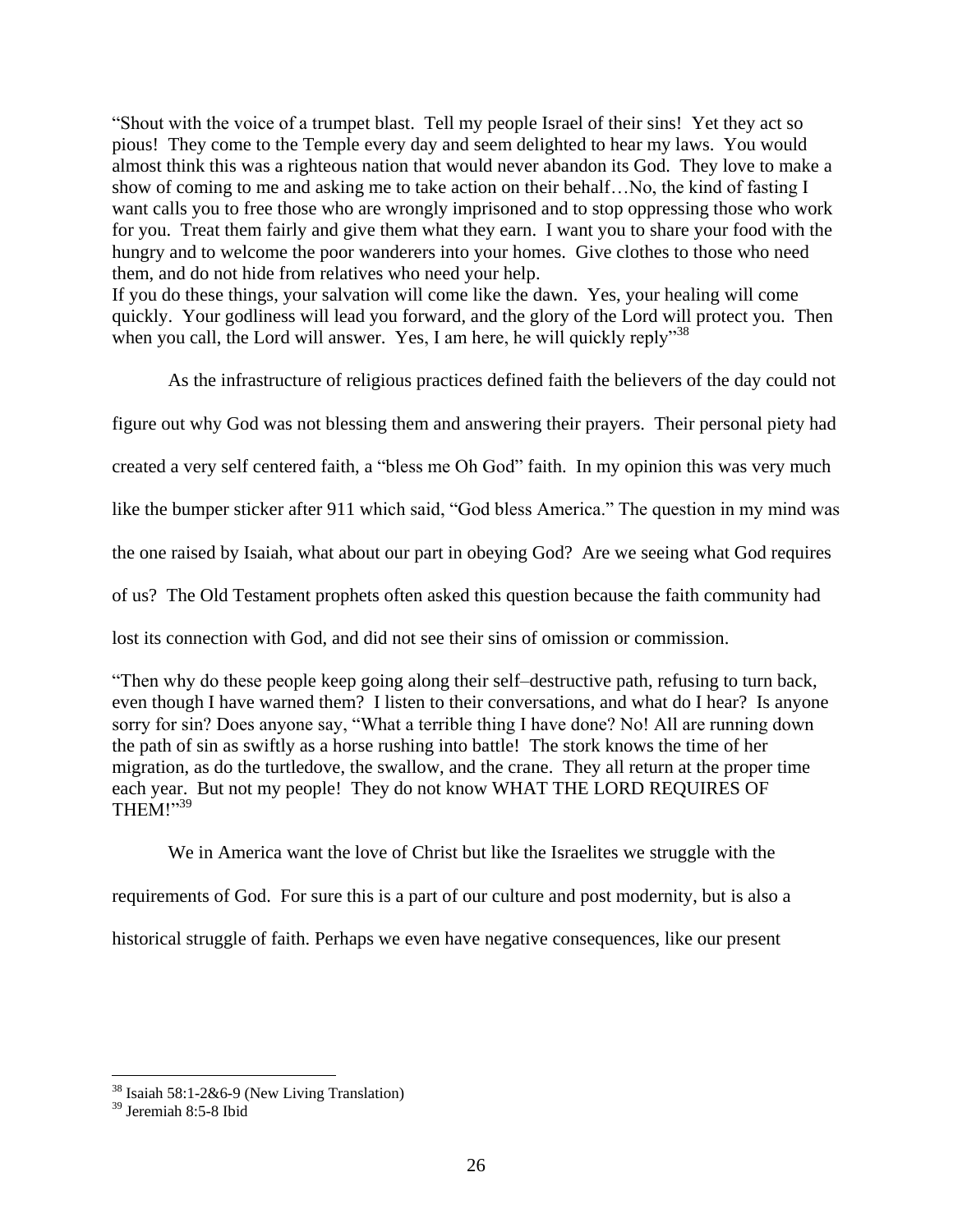recession, because we don't know God's requirements or ignore them. We do not know God in the intimate sense of experiencing his will in our lives.<sup>40</sup>

A consequence of this individualistic practice of faith is that the faith community became disconnected from the needs of its city. There has been an indifference or apathy from this inward focus that has hurt both the city and the faith community. Indifference isolates us from the pain and deprivation of our communities. Rollo May once said, "the opposite of love is not hate, its apathy." $41$ 

In Christian community development service is a call of God to the city and the problems of the city, especially inner city deterioration. An example of this faith with works in our community is a private school on the south side of Tucson called San Miguel.

One day as I was visiting San Miguel because of my interest in the deteriorating educational system of Arizona; I was told how this school came into being. It seems that the Catholics not unlike the Protestants had moved away from inner city deterioration. As they were discussing this issue and their historical commitment to education they decided to start inner city schools, beginning in the Chicago area. So some of our community leaders, specifically a business man-a doer named Jim Click, looked at the models of these Catholic inner city schools that have been developed in the last twenty years, and decided to start one here in Tucson with the help of others five years ago. The education level of the students entering San Miguel is two and a half grades below average in reading and math. They are eighty five percent Hispanic and have a graduation rate of one hundred percent, as well as a hundred percent college entrance. The graduation rate on the south side is very low, often less than fifty percent, the number of Hispanics going to college is also very low. In one of our south-side middle schools a couple of

<sup>40</sup> Hosea 4:6 Ibid

<sup>41</sup> Pierre Mornell, M.D. *Passive Men, Wild Women* (New York, NY: Ballatine Books, 1979) 59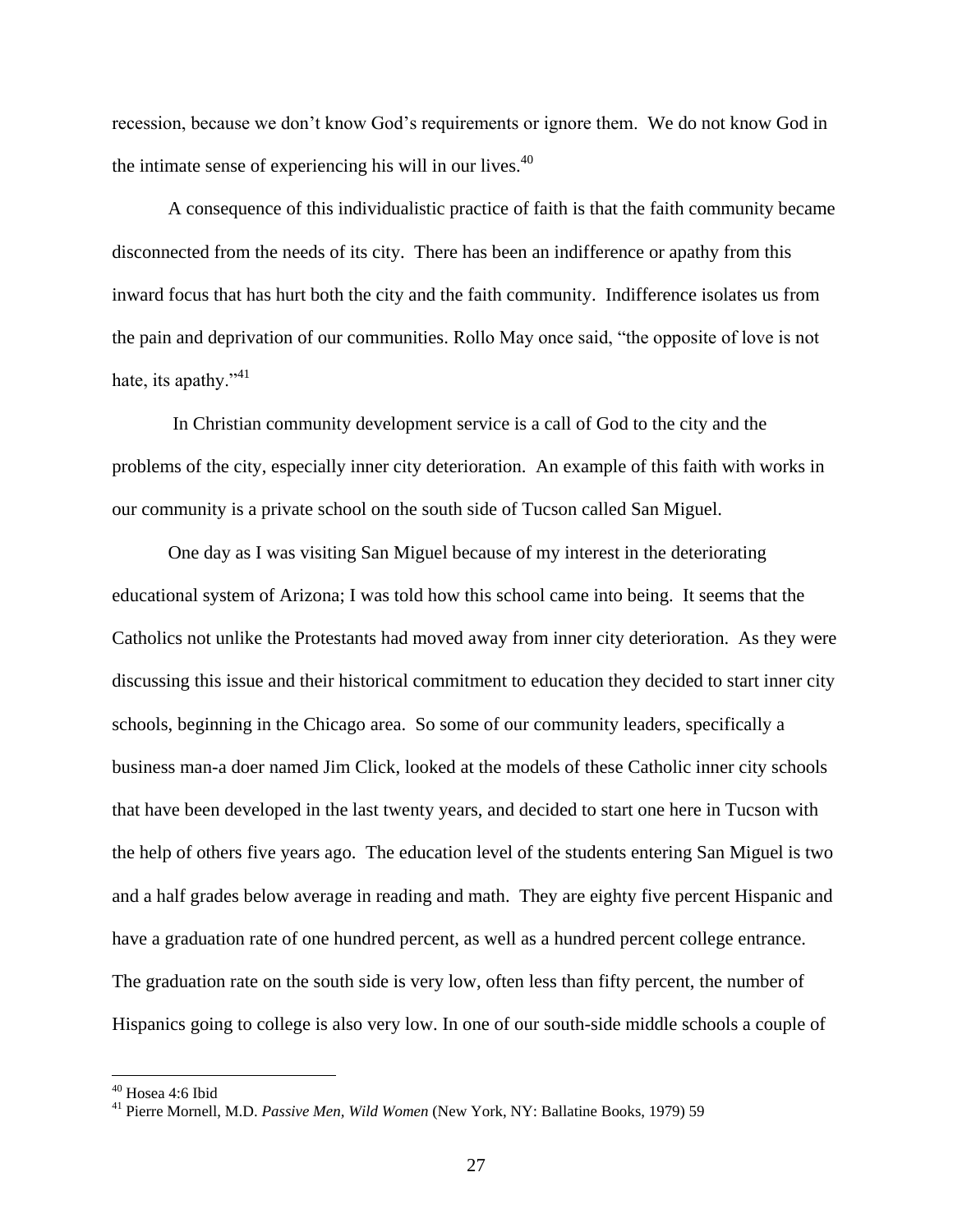years ago only forty-eight percent of the graduating class went on to high school. San Miguel is run by "Catholic brothers" who have dedicated themselves to helping to educate and develop the poor in our community. Like Wilberforce the Catholic brothers saw their call as a call to involvement, to action, for them education, not the priesthood, is making a difference in our community.

How can knowing God move us to expressing God's will in our life, both in thought and deed? Probably one of the issues for most believers as they grow in their devotion to God is how can that be expressed, and can it be expressed in the different domains and sectors of our culture. Wilberforce in his journey is validated in his call according to Os Guiness by both John Newton and John Wesley. Newton said, "…the Lord has raised you up for the good of the nation."<sup>42</sup> Wilberforce was launched like a son or a daughter into their own life-spiritual life rather than being kept dependent or conforming to someone else's call.

Community Development is about working to do God's will and brings restoration to a broken world. It is not about fighting with ourselves over who is right and who is wrong or being only "hearers of the Word and not doers." We do not have to fix the world; God is Sovereign, but we work with God to bring redemption and healing to the brokenness of our cities. There does not need to be any polarization between the thinkers and the doers of our communities. All are needed in God's kingdom and choosing one over the other is that false antagonism. This causes us to choose one good thing and exclude another.

## **WHY ARE CHURCHES AFRAID TO LAUNCH THEIR PEOPLE**

At a Vision 360 conference in 2007, I heard Pastor Bob Roberts, a pastor from Texas, say that the job of pastors was to launch people into service. He also said that the local church is not the hub of faith or the domain of faith; that the Kingdom of God is the domain of faith. His

<sup>42</sup> Os Guinness, *The Call* (Nashville, TN: Word Publishing, 1998), 29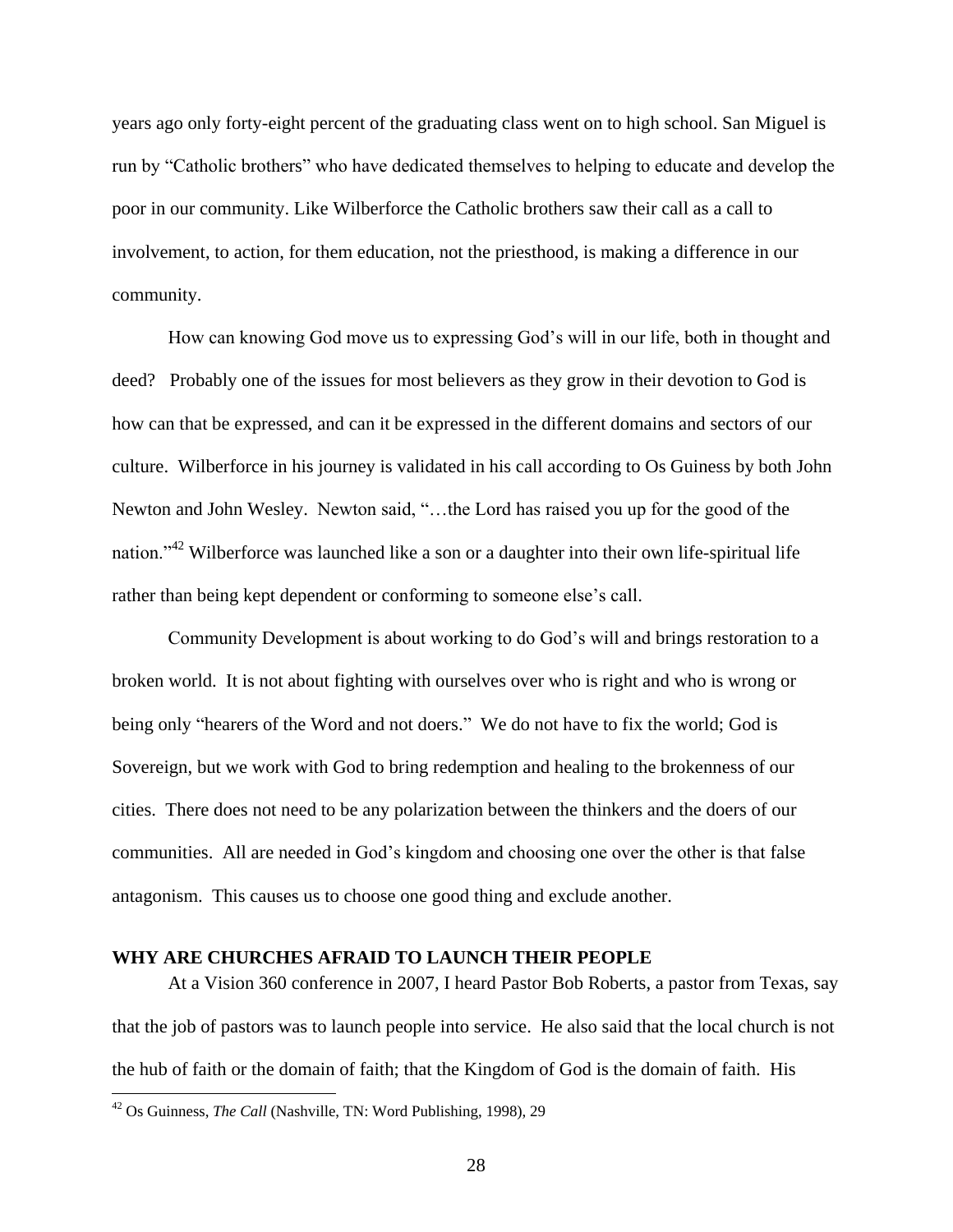excitement was that people from every domain were serving God and having an impact in their community and world. He felt that the biblical mandate for pastors to "equip God's people to do his work…<sup>43</sup> was being fulfilled. As I taught these classes about CCD we brought domain leaders in to share how they expressed their faith and their call in their domain of life. We had Ted Bednar come in who is a Christian builder and has built the most affordable housing in Tucson and Mexico. He is competent and recognized; he has received national and international awards for his innovation in the area of zero energy homes. We brought in Ron Wilson a judge from south Tucson which is the highest crime neighborhood in the United States. He is a Christian and has been very innovative in the integration of his faith with restorative justice in his domain. We also brought in Beth Walkup, wife of our mayor, who talked about all the political leaders in our community that have integrated their faith into their service in their domains. Why don't we have more domain leaders?

A few years ago a local suburban church asked me why they would not be able to do Christian community development. They were and are a very evangelistic church and tend to emphasize the grace part of the gospel in their services, which in my opinion is wonderful. However from a family structure point of view they are good with babies, but not very good with teenagers. They are good at leading people to Christ, and engaging them in a great worship service, but not very good at launching mature believers. I have know mothers like this, they are good with babies but overwhelmed when their children become teenagers. There is a different dynamic or process with parenting teenagers than the skills and roles required to parent babies and children. I have watched them struggle with the issues of adolescents in their congregants, such as power, pride, and anger. In my opinion this is where they fail, a failure to empower and launch. They need another structure to facilitate this stage of life, the launching and the different

<sup>&</sup>lt;sup>43</sup> Ephesians 4:12 (New Living Translation)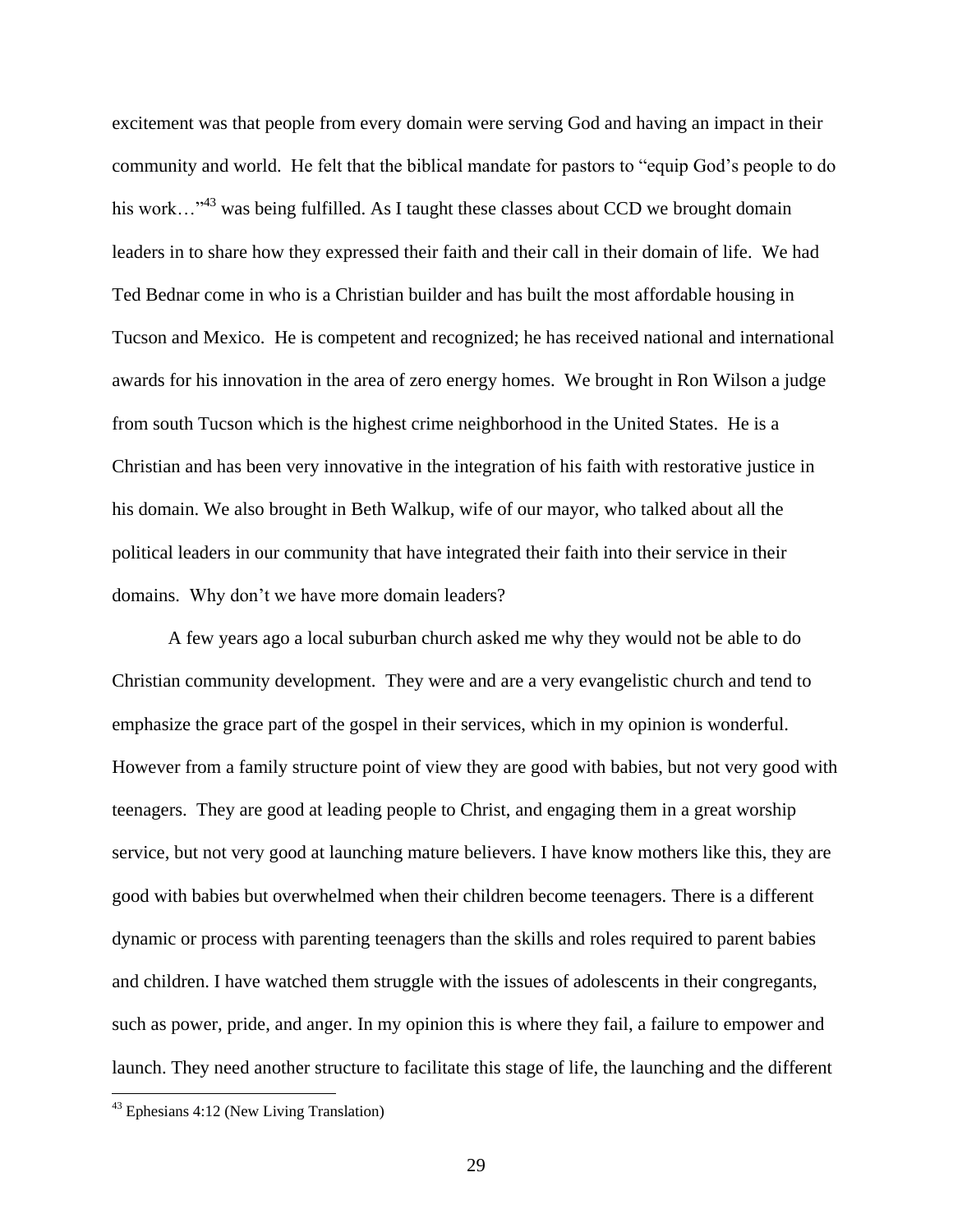relationship after the launch. They may have heard a corporate call from the Caller to do evangelism, which is essential in the life of the church. One woman from a denomination with a different call of service went to this church for several years, and learned a lot more about the scriptures, but left because she said that she believed they were infantilizing their congregation. What she meant was they were creating emotional and spiritual dependency on the leadership of the church. To her they appeared to be good at nurturing, but poor at empowering. Maybe they were supposed to be good at this stage of spiritual development. Maybe that was and is what God has called them to do in our community, but something is still missing. Many pastors that I have worked with over the years have confided in me that it is hard to launch people from their congregations into service and adult spiritual maturity. It is hard to let go. When you have invested so heavily in people it is hard to release and support them, even into their call. Also their loyalty and attendance is a part of a pastor's significance and security. Reggie McNeal believes that some of the new structures being developed in the church have to have new "scorecards," that the traditional church measures success based on "how many, how often, and how much," but the new scorecard measures what is accomplished beyond the walls of the church.<sup>44</sup>

Of course we look at churches that attempt to control through dependency and loyalty as cults. However most churches are not anywhere near being cults but often lack a social structure or family structure that helps them launch their people into meaningful service and spiritual vitality. How loyalties change as people grow and change are issues in church relationships as well as family relationships. As children grow up they begin shifting their loyalties to friends and

<sup>&</sup>lt;sup>44</sup> Reggie McNeal, *Missional Renaissance Changing the Scorecard for the CHURCH* (San Francisco, CA: Jossey-Bass, 2009), xvii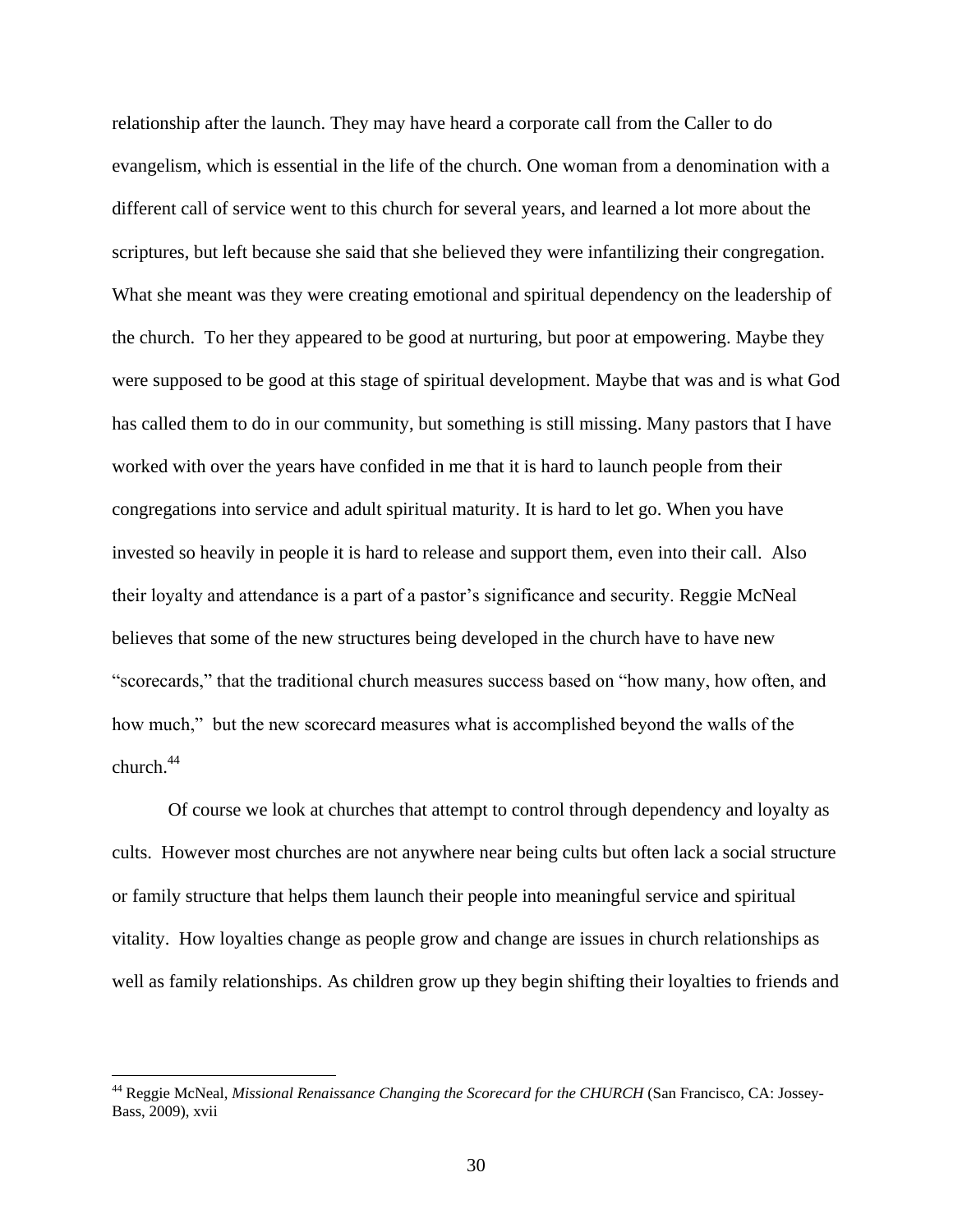then to their new families that they create and then are responsible for their care. These issues are on a continuum in any church and all churches struggle with their discipleship structures.

Is there a structure to launch believers into maturity and healthy autonomy in the Church? What part does the individual believer need to play in becoming a healthy adult by listening and heeding God's call. In the era that I have been referring to many of the believers that were significant leaders chose their path without the approval and support of the traditional church the Anglican Church<sup>45</sup>. They had to be strong individuals in spite of their church family's response towards them. In other words they needed to be willing to define God's call in their lives and function in it without caving into family pressure to stay put. The director of one of the most influential ministries for homeless youth in Tucson was told by her church that she "should" stay in the nursery work at the church rather than start a ministry for the marginalized homeless children of our city. So both leaders and followers have to play their part in launching, and understand their personal call and responsibilities in order to have healthy church families.

Families also struggle with the mission of producing healthy adults. There is a cartoon that I use when teaching parents about helping their kids to leave home well. It is a young man standing before his father asking the question; before I leave home and make a success of my life is there any chance you would support me for the rest of my life? In healthy families and individuals there is the expectation that children are to grow up and leave home and establish a life and family of their own, that they personally are responsible for. Risk, courage, and direction are always a part of leaving home well. There are churches that communicate this expectation of the believers to their congregations. A few years ago I went to the "Building Bridges" conference at Fellowship Bible Church in Little Rock. One of the first things Pastor Robert Lewis said was that congregants are expected to find a place of service in the community by the

<sup>45</sup> John Wesley, *The Christian Hero* (Anderson, IN: Gospel Trumpet Company, 1923) 37-39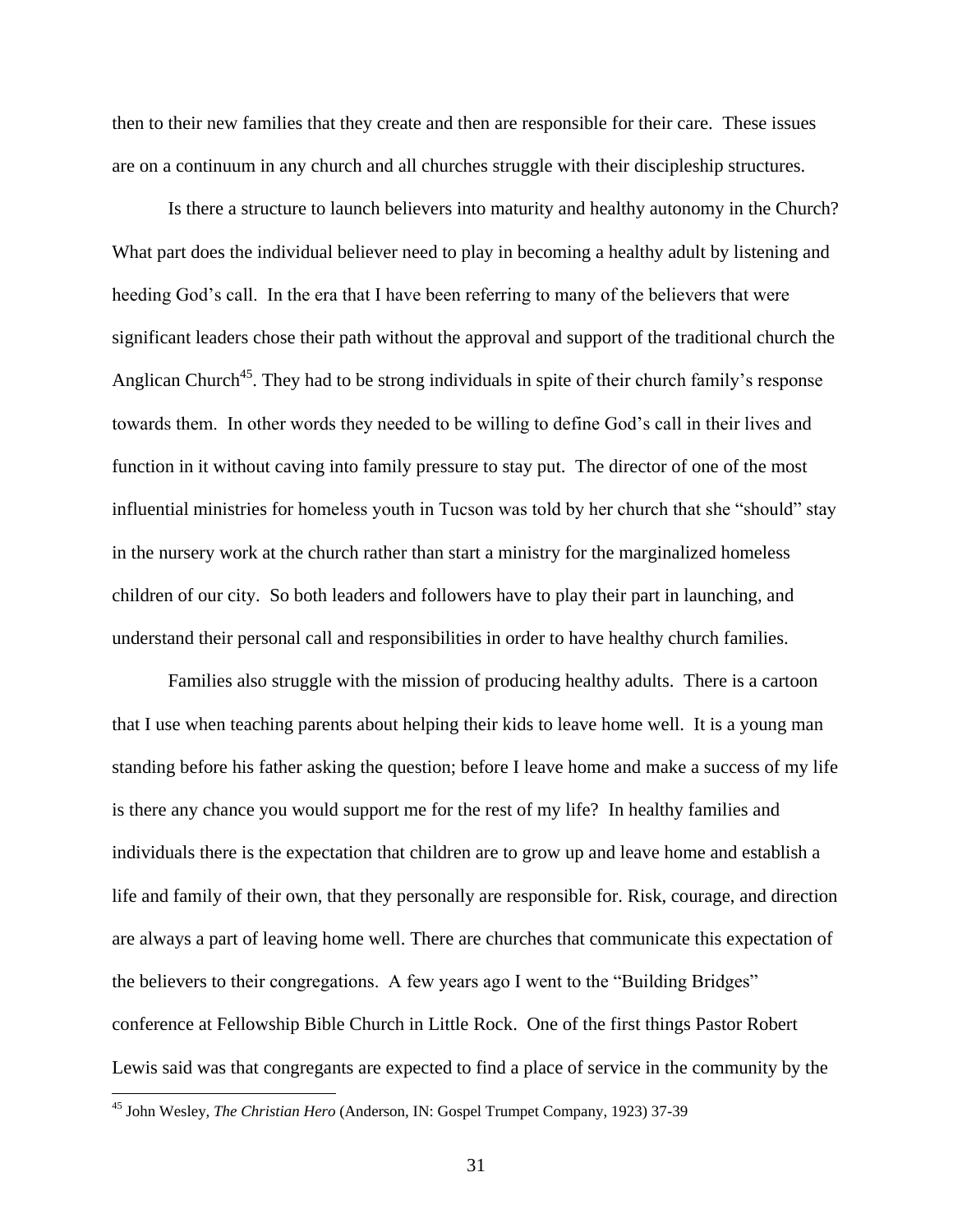fourth year they are in the church. I had also gone to a faith works conference several years before this and met "lay" people from this church who now had amazing ministries. When I visited Fellowship Bible I was impressed with many things but one was the social structure that was in place that helped believers seek a place of service and meaningful contribution in their community. There was a spiritual understanding of how to "leave home" well. They were developing believers from birth to spiritual maturity. I also know that Pastor Lewis wrote an outstanding book on the rites of passage for father's attempting to help their boys become men, which is excellent, "Raising a Modern day Knight." Their church in my opinion understands the content and purposes of the scriptures as well as some of the tasks and processes involved, and have structures in place to facilitate development.

Robert Lewis's church is unique with a unique context and has a very large congregation that is wealthy in comparison to many churches. So launching people may be a lot less threatening to the sustainability of their church than to a pastor who has only a hundred people in their congregation, which are most churches in Tucson. This is a little more like the single mom letting her child go when the child often is so much a part of her own resources, emotional, relational, and sometimes financial. If she fails to launch she often has become too needy herself and is taking life instead of giving it, afraid to let go. Over the years I have worked with many families that are enmeshed and struggled with the launching of their children. They usually do not consciously create emotional dependency and a loyalty that steals the life of the child, but this is a very common family dynamic and most common in families where addiction and poor individuation occur. Boszormenyi-Nagy -…who wrote "Invisible Loyalties" believes that healthy families pay it forward. That as the parents contribute to their children there is a "debt system" that motivates the children to create a life of their own and contribute to their children,

32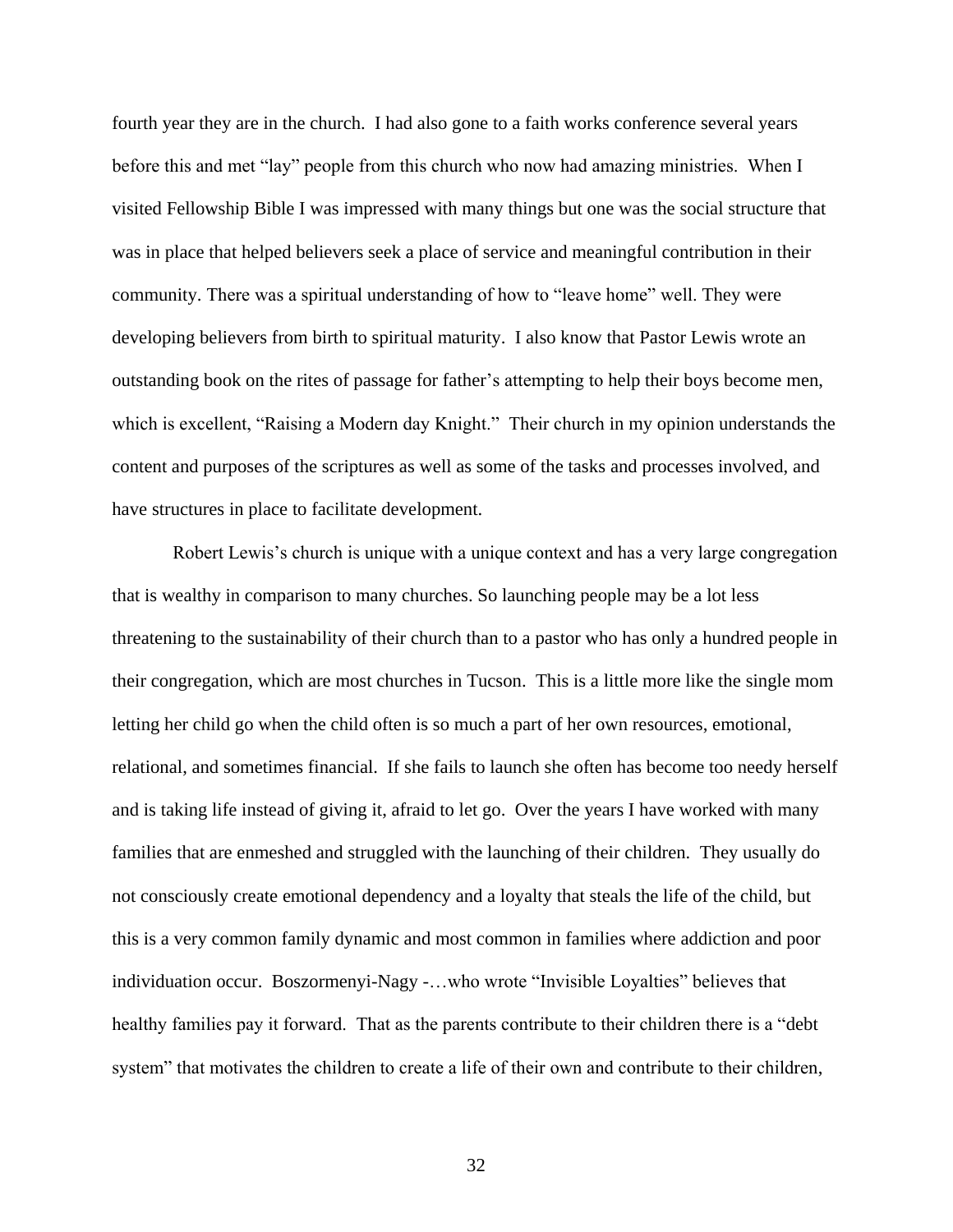however there is also a giving and taking that balances the family system's ledger of obligations.<sup>46</sup> The children have a sense of being blessed and want to bless their own children, a pay it forward dynamic. They are indebted to their parents for all they have done for them, so they love their children well. This sounds a lot like, "We love because He loved us first"<sup>47</sup> This goodwill is created in healthy families and healthy churches and allows for healthy growth and a pay it forward dynamic. It is part of the mission of both family and churches to love and empower. However most families do this process differently, some send their children to college, others teach them a trade, and others give resources that help create self sufficiency and independence. William Wilberforce's family was wealthy and empowered him to serve through the resources with which they endowed him, money and education. His church family validated his call to serve in the domain of political power and provided on going support emotionally and spiritually through the partnership and fellowship of the Clapham group. They believed in his call and mission which was, "God Almighty has set before me two great objects, the suppression of the Slave Trade and the Reformation of Manners – in modern terms, 'habits, attitudes morals."<sup>48</sup> From this empowerment Wilberforce had a tremendous impact on England eliminating the slave trade and slavery as well as reforming England in many areas of abuse and injustice. His biographer Pollock called this "the greatest moral achievement of the British people." Historian G.M. Trevelyan said that this reformation was, "one of the turning events in the history of the world."<sup>49</sup>

<sup>46</sup> Ivan Boszormeny-Nagy and Geraldine M Sparks, *Invisible Loyalties* (New York: Brunner/Mazel, Publishers, 1984), 56-57, 100, 134

 $47$  1 John 4:19 (New Living Translation)

<sup>&</sup>lt;sup>48</sup> Guiness, 27

<sup>49</sup> Guinness, 28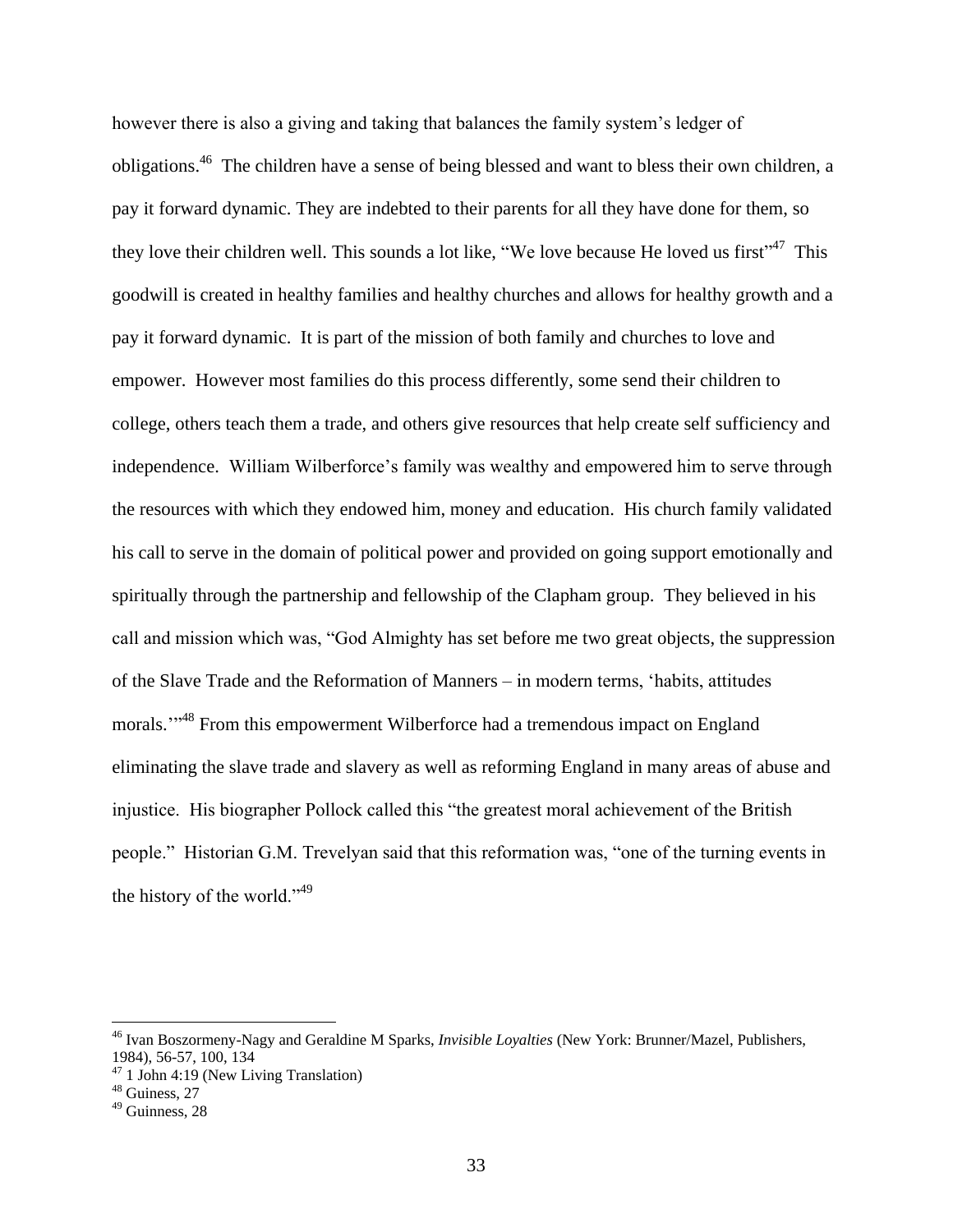## **CONCLUSION**

 $\overline{a}$ 

There are so many more aspects that were covered in this class that relate to CCD. The essential elements of development work, leadership, collaboration, and transformation were just touched on in this paper, where in the class there was an overview of each element. Each element also had sub-categories that were developed a little in the class. Like the area of leadership, nothing happens without leadership, and most of the significant impact in our city is because of leaders who champion a cause or "at risk" population. We also discussed over twenty "at risk" populations in Tucson, like foster children, elderly, addicts, refugees, and more. Transformation cannot happen without research and current research is essential to being in touch with what is going on in a city, as well as the outcomes of the work. We talked about learning to exegete our cities and neighborhoods and how that happened in Wilberforce's era and is being done today. The contrast between relief work and development work was broken down in the four main areas of need in our city: crime and addiction, education, family, and poverty. In these areas Tucson has some of the worst stats in the nation. In 2003 our daily newspaper said that Arizona passed Mississippi as having the worst demographics in the nation.<sup>50</sup> What gets attention is crisis and crisis intervention, but the most significant legacies come from long term works of substance that are preventative and developmental. We looked at the movement of missional churches, and CCD in our nation and how that is transforming cities like Fresno, Pittsburg, Little Rock, Chicago, NewYork, El Paso and told many stories. There are people in these cities like H. Spee of Fresno, Reid Carpenter of Pittsburg, Andy Rittenhouse of Knoxville or Robert Lewis of Little Rock who play significant leadership roles. These were related back to historical movements of community transformation like in Wilberforce's time, but also included many leaders of that era like William Booth, Thomas Chalmers, William Gladstone, Anthony

<sup>50</sup> Rhonda Bodfield, *AZ at the Bottom State lacks cohesion in establishing vision, applying stamina,* Arizona Daily Star, 2003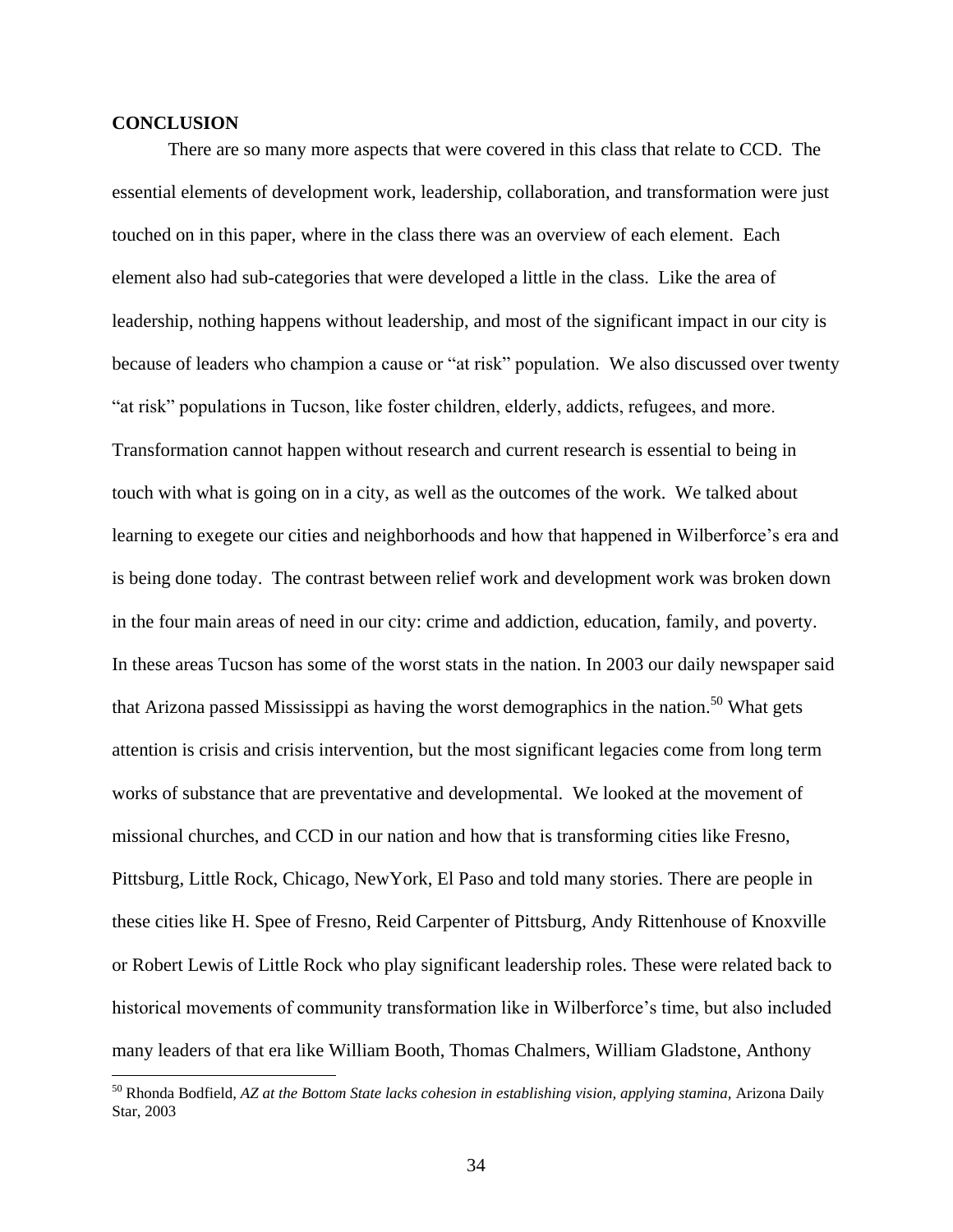Ashley Cooper, Charles Simeon, Florence Nightingale, Elizabeth Fry and so many more who influenced the culture they lived in through their faith and its missional expression. Collaboration was discussed and how to partner with those who are different to accomplish greater results, like how Wilberforce, Chalmers, and several other leaders began to include the Catholics, whom they very much disagreed with theologically, and voted to give them the right to vote in England.

Cross cultural collaboration was also a topic that we spent time on to look at how God was working through movements like the world wide philanthropic movement and how Christians are partnering in this movement with the community leaders as President Clinton acknowledges in his book, "Giving." In his first chapter he talks about the "explosion" of giving through the internet, a billion dollars given to help the victims of the tsunami.<sup>51</sup>

This was a very rewarding class for me to be able to teach and look at how God is working today and has worked in the faith community in the past. To reflect on the common grace or the special grace that is being manifest in the world today is inspirational. It was also an honor and a privilege to have so many of our leaders from Tucson come to the class and be participants for almost a year. I am thankful that I had the opportunity to both research and teach this material.

<sup>51</sup> Bill Clinton, *Giving How Each of Us Can Change the World* (New York, NY: Alfred A. Knopf, 2007), 10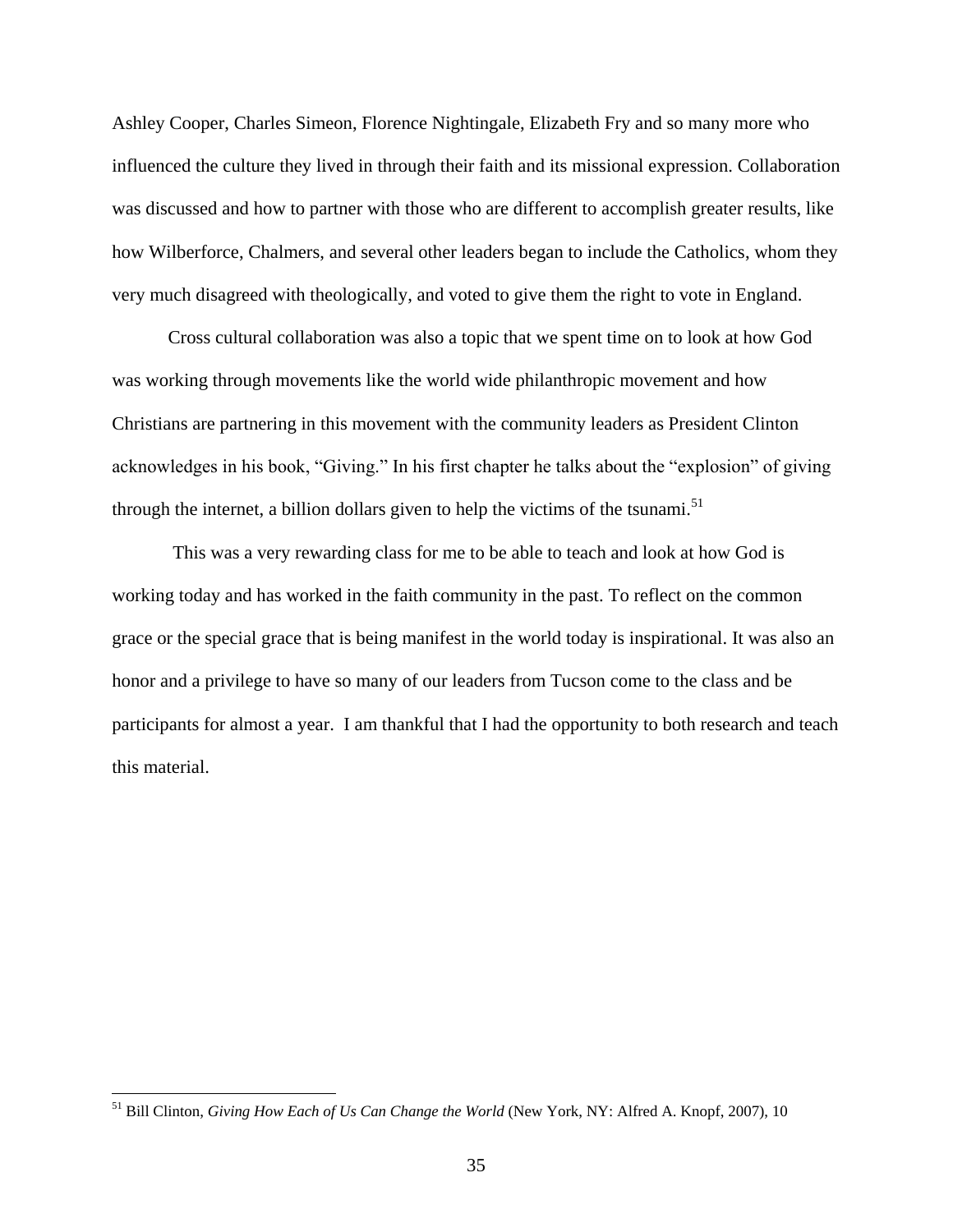#### **BIBLIOGRAPHY**

- Bakke, Ray. *A Theology as Big as the City*. Downers Grove, IL: InterVarsity Press, 1997.
- Booth, General William. *In Darkest England and the Way Out.* New York: Funk & Wagnalls, 1890.
- Boszormenyi –Nagy, Ivan and Geraldine M. Spark. *Invisible Loyalties*. New York: Brunner/Mazel, 1984.
- Clinton, Bill. *Giving*. New York: Alfred A. Knopf, 2007.
- Dilulio, John J. *Godly Republic A Centrist Blueprint for America's Faith-Based Future.* Berkeley, CA: University of California Press, 2007.
- Elliott, Barbara. *Street Saints*. Radnor, PA: Templeton Foundation Press, 2004.
- Guinness, Os. *Fit Bodies, Fat Minds*. Grand Rapids: Hourglass Books, 1994.

–––, *The Call*. Nashville: Word Publishing, 1998.

- Lewis, Robert and Bob Wilkins. *The Church of Irresistible Influence*. Grand Rapids: Zondervan Publishing House, 2001.
- Lowney, Chris. *Heroic Leadership*. Chicago: Loyola Press, 2003.
- McNeal, Reggie*. Missional Renaissance*. San Francisco: Jossey-Bass, 2009.
- Mornell, Pierre. *Passive Men, Wild Women*. New York: Ballantine Books, 1979.
- Ortberg, John. *Everybody's Normal Till You Get To KnowThem*. Grand Rapids:. Zondervan, 2003.
- Patel, Eboo. *Acts of Faith*. Boston: Beacon Press, 2007.
- Plantinga Jr.,Cornelius. *Not The Way It's Supposed to Be*. Grand Rapids: WM. B. Eerdmans Publishing Co, 1995.
- Pittsburgh Leadership Foundation, *The Welfare of Each Is Linked to the Welfare of All.* Pittsburgh
- Reynolds, Randy. Common Grace for Relationships. Tucson: self published, 2001.
- Rusaw, Rick and E. Swanson. *The Externaly Focused Church*. Loveland, CO: Group Publishing, 2004.